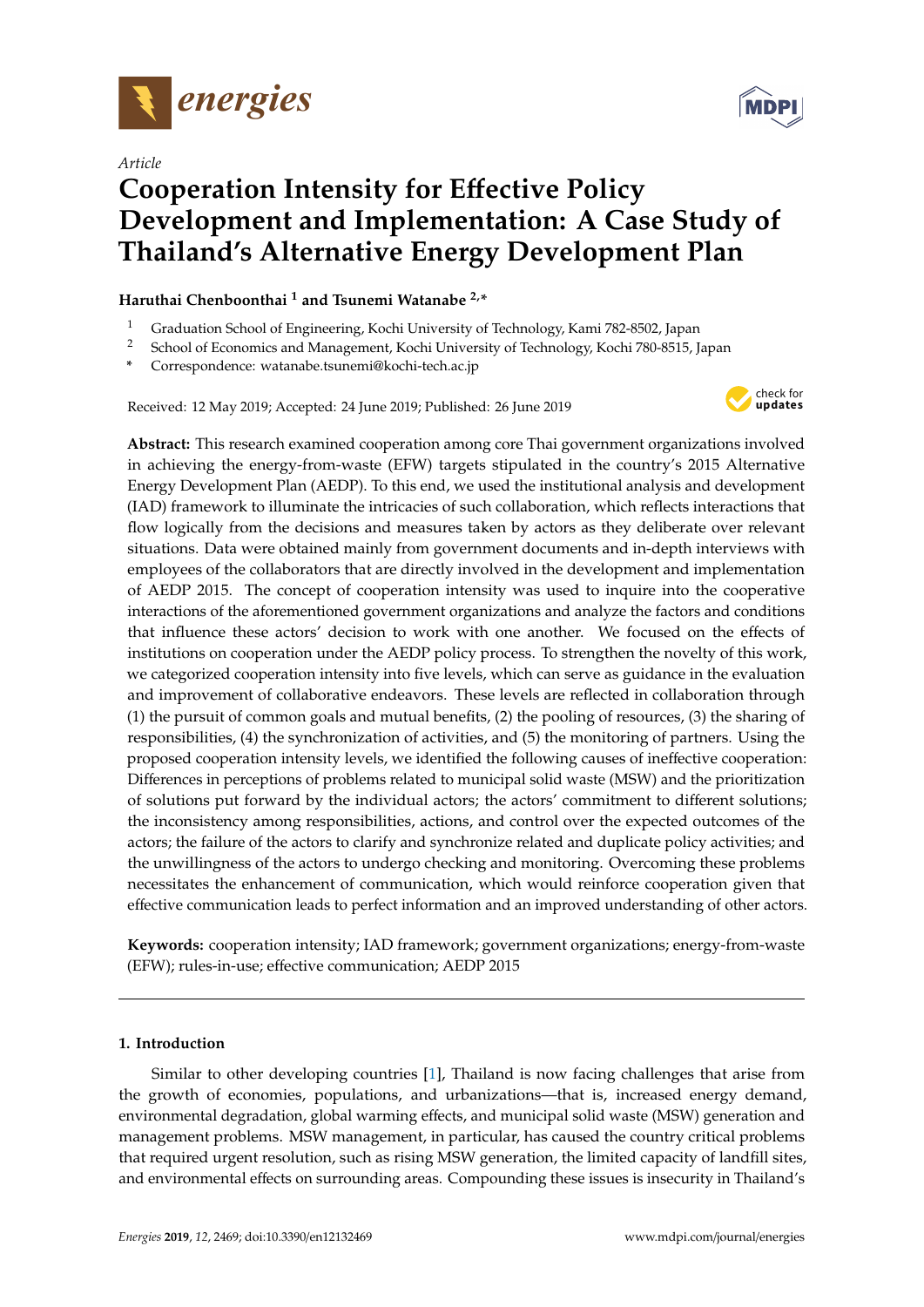energy sector given the country's substantial dependency on imported fossil fuels and petroleum in serving national energy consumption demand. To illustrate, 60% of the total energy consumption in 2017 was satisfied through imported fuels, of which around 80% is made up for crude oil [\[2\]](#page-19-1). Seeking alternative energy resources has thus been a crucial difficulty for the Thai government.

As reflected in global trends, one of the most potentially efficient approaches to satisfying energy demand and dealing with MSW management problems is the conversion of MSW into energy-from-waste (EFW) products [\[3\]](#page-19-2), which can be considered as a kind of bioenergy resources [\[4\]](#page-19-3). EFW products can also be used as an environmentally friendly bioenergy resource for electricity, heat, and/or transport fuel generation [\[4\]](#page-19-3). Similar to biomass, EFW product is regarded as a renewable and carbon-neutral energy resource used to replace and/or reduce usage of fossil fuels and coal, which are considered as the important sources of  $CO<sub>2</sub>$  and NOx emission [\[5–](#page-19-4)[7\]](#page-19-5). Such products therefore play an important role in mitigating the emission of greenhouse gas (GHG) [\[6\]](#page-19-6).

For this reason, the government has promoted and implemented the conversion of MSW into EFW or waste-to-energy (WTE) products as a practical strategy for resolving national MSW management problems, reducing the burden imposed on landfill sites, fulfilling energy demand, and reducing CO<sub>2</sub> production and global warming impacts. This strategy is part of Thailand's 2015 Alternative Energy Development Plan (AEDP), which is the government's initiative for minimizing reliance on imported energy and cultivating domestic alternative energy resources, especially EFW. At the end of the plan's implementation in 2036, the proportion of renewable energy used in the country is forecast to increase to 30% final energy consumption, thereby replacing around 39,388 ktoe of fossil fuel utilization and reducing GHG emissions by around 140 million  $tCO_{2eq}$  [\[8\]](#page-19-7). Under the ultimate goals, 550 MW of electricity and 495 ktoe of heat would be accounted for by the achievement of EFW targets [\[9\]](#page-19-8).

The conversion of MSW into energy is gaining momentum as a preferred MSW management strategy in Thailand, and feed-in-tariffs (FiTs) for WTE-based electricity generation is supported by the government (Table [1\)](#page-1-0) [\[10\]](#page-19-9). To date, however, the country has only 39 WTE plants with an electricity generation capacity of around 313 MW and three WTE incinerators with a heat generation capacity of approximately 47 ktoe [\[9,](#page-19-8)[10\]](#page-19-9). Achieving the EFW targets set forth in AEDP 2015 requires relevant organizations to cooperate with one another in establishing an appropriate and desirable FiT for heat generation from MSW. Through collaboration, these organizations can jointly support and encourage MSW-related development and investment.

| <b>Generation Capacity</b> | FiT (Thai baht/unit) | Period of Supports (years) |
|----------------------------|----------------------|----------------------------|
| $\leq1$ MW                 | 6.34                 | 20                         |
| $>1-3$ MW                  | 5.82                 | 20                         |
| $>3$ MW                    | 5.08                 | 20                         |

<span id="page-1-0"></span>**Table 1.** Feed-in-tariffs (FiTs) for electricity generation from municipal solid waste (MSW) in Thailand.

Source: Data from [\[11\]](#page-19-10).

Numerous efforts have been initiated to satisfy requirements for EFW development, especially the elimination of MSW management and EFW technology limitations, but such endeavors disregarded the importance of cooperation among relevant government organizations in sustainable and holistic EFW development and effective EFW policy formulation and implementation. In particular, energy policy creation and enactment in accordance with waste management directives is required given that government organizations involved in energy and waste management must cooperate to ensure the feasibility of EFW development and investment and to derive value from these projects. Unfortunately, such partnership has not arisen in the Thai context, with ineffective cooperation among governed institutions weakening and impeding EFW development in the country. Nevertheless, an optimistic outlook can be derived from Thai government organizations' realization of the negative effects of their inability to cooperate and their efforts to deal with this obstacle. This impediment, as stated in AEDP, can be resolved by searching for a host that will support the advancement of EFW programs,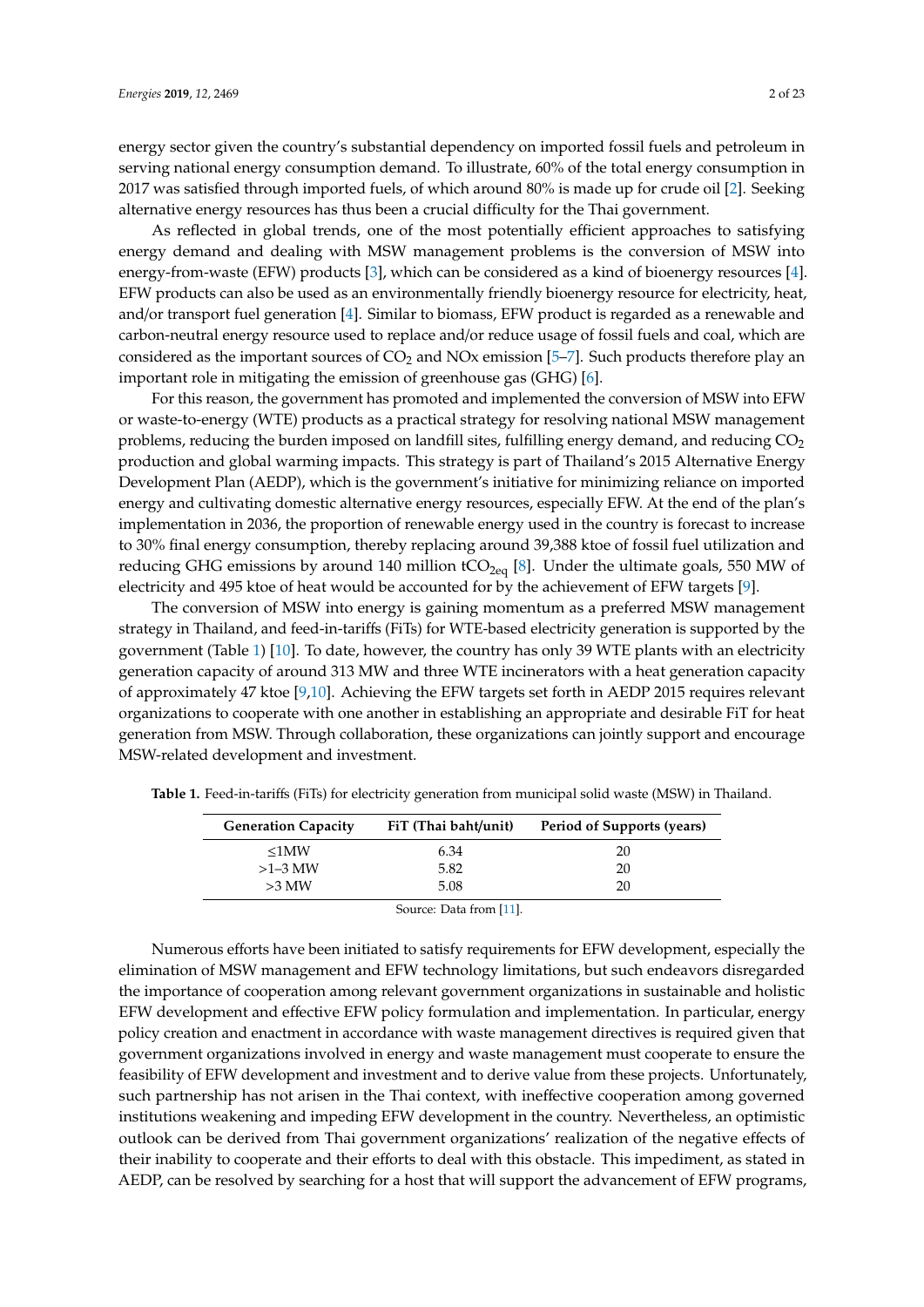fostering integrated cooperation among relevant agencies, and developing a database system for data sharing among such entities [\[11](#page-19-10)[,12\]](#page-19-11). The difficulty now is that Thai government organizations have not released analytical or research results on the causes of ineffective cooperation; nor have they provided details regarding the proposed improvements to collaboration or presented clearly defined steps in implementing these enhancements. This challenge points to the critical need for comprehensive explorations of the problem and systematic approaches to improving collaboration among government organizations.

Policy process generally involves different types of knowledge, actors, and activities, thus leading to situational overlaps, which inevitably drive activities in one circumstance to affect those occurring in another [\[13\]](#page-19-12). To this end, effective cooperation among parties is necessary for a successful public policy process [\[9\]](#page-19-8). As asserted by Edward [\[14\]](#page-19-13), disunity in organizations hinders the cooperation essential to the implementation of complex policies, especially those that require joint efforts from many parties. Inappropriate institutional arrangement is indicated as a factor influencing the lack of cooperation, which in turn, contributes to ineffective policy process [\[15\]](#page-19-14). Hence, understanding among institutions is essential; such understanding refers to the shared concepts that govern the behavior of actors participating in a policy situations [\[13\]](#page-19-12).

Effective cooperation should be accorded priority because many policy-related tasks required different actors to interact collectively and help one another in managing difficulties. Cooperation is also a primary driver of good understanding among actors, which can increase policy effectiveness [\[16](#page-20-0)[,17\]](#page-20-1) and encourage actors to share resources, information, and competencies to support enhanced decision making, interactions, and the achievement of mutual goals and policy outcomes [\[18,](#page-20-2)[19\]](#page-20-3).

An important consideration in attempts to foster cooperation is that it is not a "simple behavior, nor even as specific pattern of behaviors. Rather, it is seen as a set of relations among behaviors and their consequences" [\[20\]](#page-20-4). Cooperation has been defined in different ways, but explanations of the concept always revolve around the manner by which actors effectively work together. Examples are its definitions as "the alignment of incentives, or the extent to which partners are willing to work together" [\[21\]](#page-20-5) and "the organizations working together for the same goals, but maintain control of their individual resources" [\[22\]](#page-20-6). Sometimes the term "cooperation" is used interchangeably with "coordination" and "collaboration" [\[23,](#page-20-7)[24\]](#page-20-8). Cooperation has likewise been elucidated as involving goal-directed behaviors, rewards for each participant, distributed responses, coordination, and social coordination, whose combination can augment the accuracy with which the types of cooperation transpiring among actors are classified [\[20\]](#page-20-4).

With respect to general relationships in society, individual actors are connected with others through four types of ties, namely, (1) similarities that include "spatial and temporal proximity as well as co-membership in groups and events and sharing socially significant attributes" (e.g., residing in the same location, belonging to the same race, or having the same attitude); (2) social relations conceptualized as continuous properties (e.g., friendship, kinship, or business partnership); (3) interactions viewed as "being facilitated by and occurring in the context of social relations (and vice-versa)" (e.g., providing advice and support, engaging in trade); and (4) flows described as "tangible and intangible things that are transmitted through interactions" (e.g., information or resources) [\[19](#page-20-3)[,25\]](#page-20-9). These ties can lead to cooperation that can occur tacitly without communication or explicit agreement given that the expectations of actors are merged; through negotiation; and through enforcement by a strong actor, provided that such actor also adjusts its own policies and endeavors to achieve mutual benefits [\[26\]](#page-20-10). The decision of actors to cooperate with one another is influenced by various factors, such as the previous interactions of an individual actors [\[20](#page-20-4)[,27](#page-20-11)[–29\]](#page-20-12), the achievement of cooperation objectives in the past [\[30\]](#page-20-13), the effects of institutions [\[13\]](#page-19-12) and neighboring municipalities' decisions [\[31\]](#page-20-14), and an actor's willingness, intensives, self-interest, and opportunism [\[21,](#page-20-5)[32\]](#page-20-15).

Because cooperation results from the decisions and actions of actors to work together, the patterns that underlie such collaboration are flexible. That is, cooperation can vary depending on the degree of interaction among actors as they jointly create values [\[33](#page-20-16)[,34\]](#page-20-17). Accordingly, researchers have been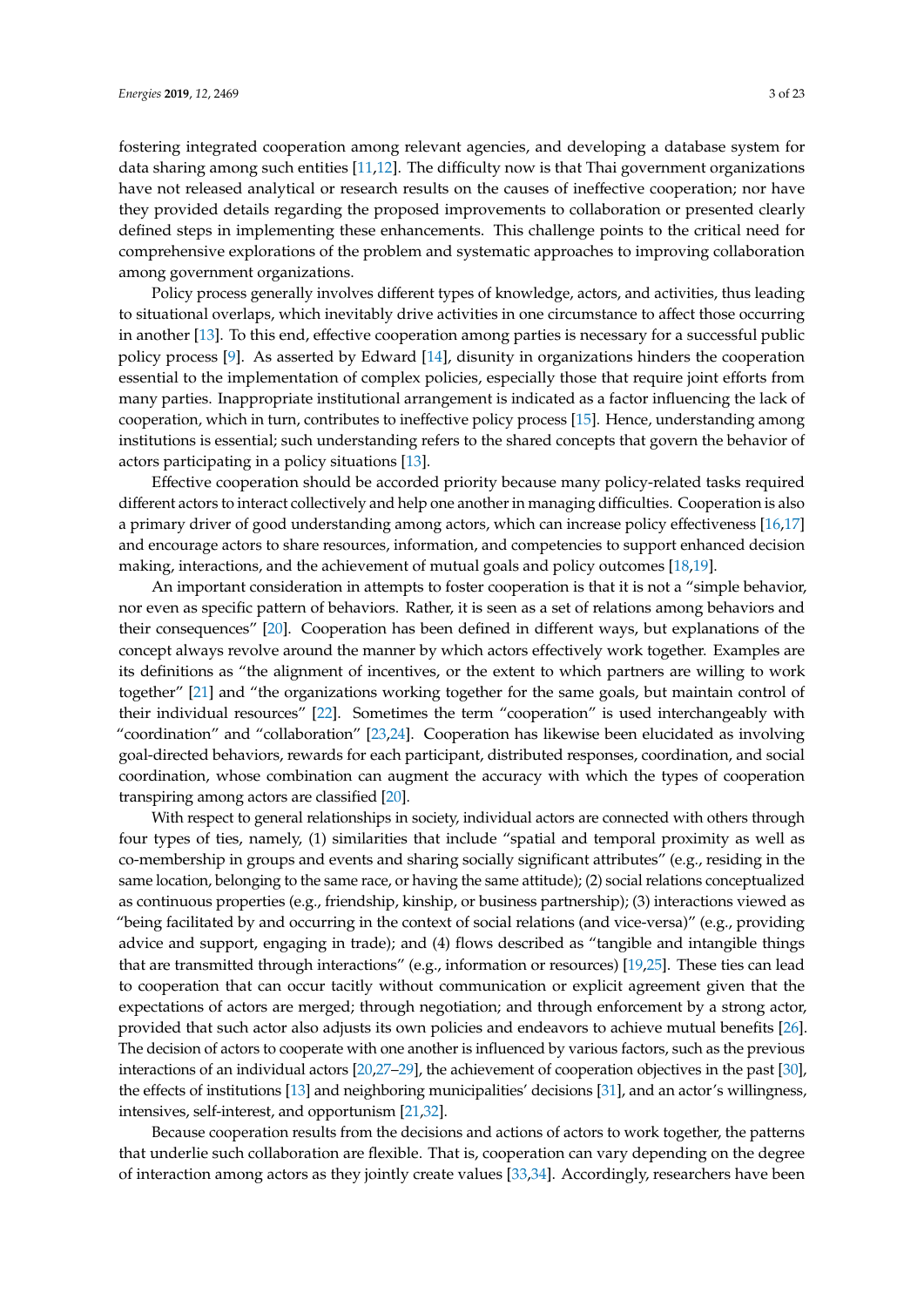attempting to systematically classify cooperation to broaden our understanding of this behavior. Weber and Heidenreich [\[33\]](#page-20-16), for example, categorized cooperation in product development into vertical cooperation with suppliers and customers, horizontal cooperation with competitors, and institutional cooperation with university and research organizations. The authors also identified three stages of new product development on the basis of the actors involved in the industrial process: Concept development, product development, and implementation. Alimov [\[35\]](#page-20-18) classified cooperation among partners, from the perspective of regional economics, into cooperation in the political and security domains, in trade and economic activities, and in the development of culture and humanitarianism. In their study on cooperation among Indonesian government organizations to support the implementation of an e-government system, Nurdin, Stockdale, and Scheepers [\[36\]](#page-20-19) classified cooperation into vertical (within an organization) and horizontal (between different organizations) collaboration.

Effective cooperation among actors is necessary for successful collective work. To the best of our knowledge; however, a limited understanding has been achieved as to cooperation among government organizations and the conditions that are conducive to the effective development and implementation of public policy. To improve our grasp of such matters, this research delved into collaboration among Thai government organizations involved in the formulation and enactment of AEDP 2015 using the institutional analysis and development (IAD) framework. Analysis was directed specifically toward the effects of the institutions on the characteristics of policy situations, the manner by which the actors interact, and the factors that influence their decision to cooperate with one another in the policy process of interest.

The specific interactions of interest in this work were those occurring among core Thai government organizations involved in the development and implementation of the EFW targets stipulated in AEDP 2015. Data for the case study were extracted through document analysis and in-depth interviews with government staff. In this regard, the objectives of the study were to examine the intensity of cooperation among the actors and to analyze the factors and conditions that influence decisions of these actors to cooperate with one another.

To elevate our understanding of cooperation, we applied the concept of cooperation intensity, which is described as actor interactions that involve vigorous contribution to policy work and policy outcomes. The concept was further categorized into five levels to reinforce the novel contributions of this study. The levels at issue are reflected in (1) the pursuit of common goals and mutual benefits, (2) the pooling of resources, (3) the sharing of responsibilities, (4) the synchronization of activities, and (5) the monitoring of partners. This proposed hierarchy constitutes the implications of the research given its applicability as a reference in the assessment of current situations, the improvement of cooperation in a step-by-step manner, and the proposal of strategies for enhancing cooperation and, thereby, policy development and implementation.

The rest of the paper is organized as follows. Section [2](#page-3-0) provides a brief background on the IAD framework, and Section [3](#page-5-0) describes the methodology adopted in this work. Section [4](#page-6-0) presents the results, Section [5](#page-16-0) discusses the findings, and Section [6](#page-18-0) concludes the paper.

#### <span id="page-3-0"></span>**2. Institutional Analysis and Development Framework**

The IAD framework (Figure [1\)](#page-4-0) is an institutional approach generalized for institutional and collective action analyses [\[13\]](#page-19-12). This framework was constructed on the basis of the effects of rules and norms that were determined from logical observations; it is useful in deriving a set of typical regulations that influence the different elements necessary for policy analysis [\[37](#page-20-20)[,38\]](#page-20-21). The framework also uncovers details of an action situation, thereby reinforcing our understanding of interactions among actors and the outcomes of such exchanges [\[39\]](#page-20-22).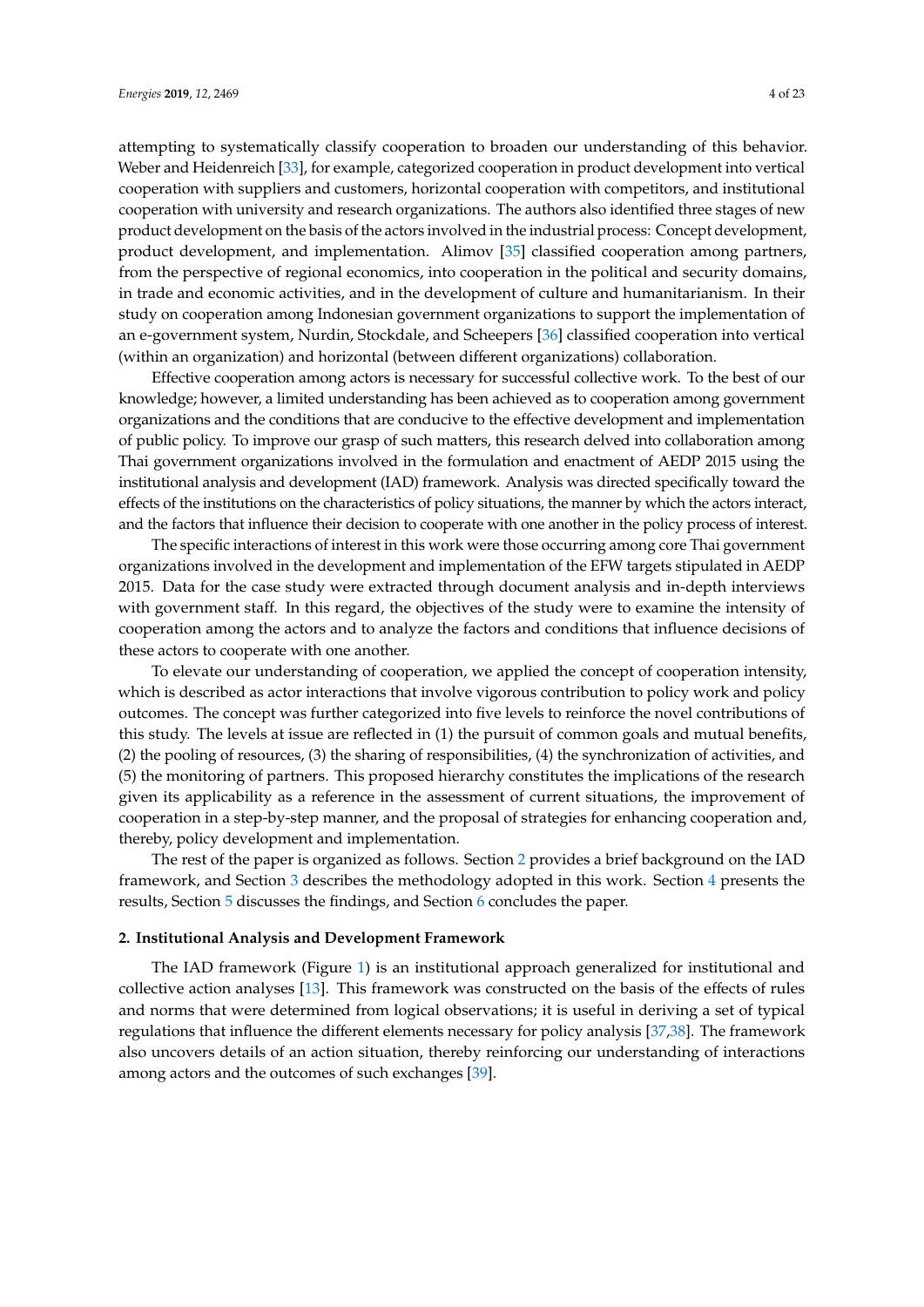<span id="page-4-0"></span>

**Figure 1.** Institutional analytical and development (IAD) framework by Ostrom derived from [\[40\]](#page-20-23).

The IAD framework is used to examine questions related to the effects of institutions on interesting events or situations. The framework is adopted primarily in analyzing what effects emerge from external variables, how decisions are made, and what actions are exercised [\[41\]](#page-21-0). Its core analytical unit is the action arena, which is defined as a conceptual space where actors interact and experience the consequences of actions [\[13\]](#page-19-12). The action arena comprises actors and action situations, which are influenced by exogenous variables (biophysical conditions, community attributes, and rules-in-use). The relationship between actors in an action arena that is subjected to constraints from exogenous variables are reflected through patterns of interaction [\[42\]](#page-21-1). An action situation is constructed from the association among seven variables, which were explained by Ostrom, Gardner, and Walker [\[43\]](#page-21-2) as follows: When *actors* participate in a given situation, they are assigned *positions* and are required to decide among various *actions* in light of *information* made available to them. This information apprises actors of how actions are linked to *potential outcomes*, the levels of *control* that they can exercise over such linkages, and the *costs and benefits* that come with actions and outcomes.

The above-mentioned variables are influenced by rules-in-use, which are the "shared understanding among those involved that refer to enforced prescriptions about what actions (or states of the world) are required, prohibited, or permitted" [\[44\]](#page-21-3). Rules-in-use are consulted and applied by actors in action situations, thus reflecting that such regulations directly control the decisions and behaviors of actors [\[39\]](#page-20-22). To facilitate analysis, the IAD framework classifies rules-in-use into seven types on the basis of the key influence that they exert on variables related to an action situation [\[13](#page-19-12)[,39](#page-20-22)[,41\]](#page-21-0). These rules are presented in Table [2.](#page-4-1)

<span id="page-4-1"></span>

| <b>Rules</b> | <b>Influenced Variables</b> | <b>Definitions</b>                                                                                                                                    |
|--------------|-----------------------------|-------------------------------------------------------------------------------------------------------------------------------------------------------|
| Boundary     | Actors                      | Specify how actors that are required to assume or<br>relinquish positions are chosen                                                                  |
| Position     | Positions                   | Establish a set of positions or roles, which are held by<br>different types of actors in an action situation                                          |
| Choice       | Actions                     | Identify what actions assigned to an actor in a position are.<br>allowed, mandated, and prohibited                                                    |
| Information  | Information                 | Indicate information is available to each position and<br>channels of communication among actors                                                      |
| Aggregation  | Control                     | Determine how decisions are made in an action situation                                                                                               |
| Scope        | Potential outcomes          | Specify the potential outcomes that can be affected and,<br>working backward, the actions linked to specific outcomes                                 |
| Payoff       | Costs and benefits          | Affect the benefits and costs that accompany particular<br>combinations of actions and outcomes and establish<br>incentives and deterrents for action |
|              |                             | Source: Adapted from [39].                                                                                                                            |

**Table 2.** Definitions of rules-in-use that define action arena.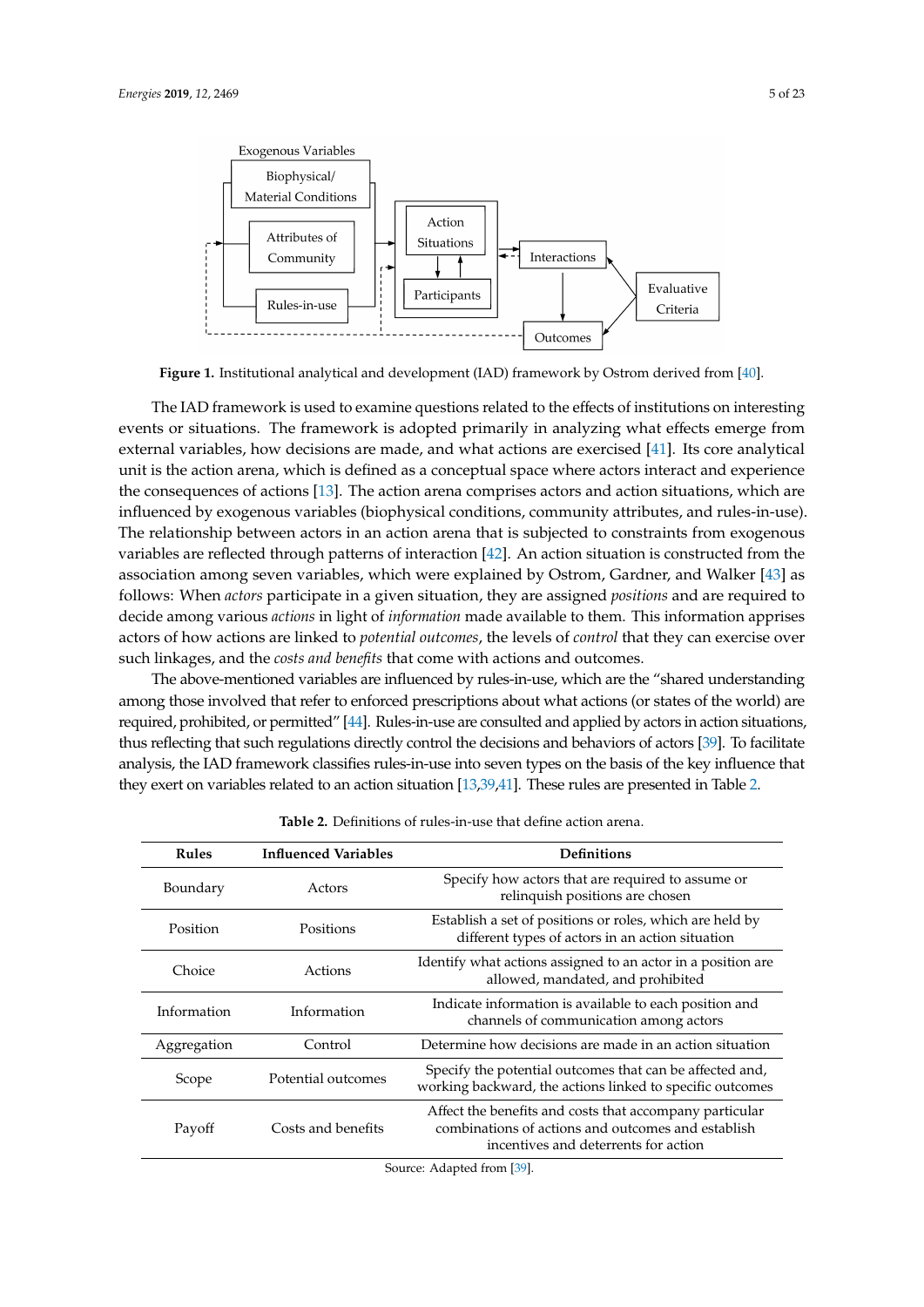The behaviors of actors who participate in a particular structure of action situations under the influence of exogenous variables constitute patterns of interaction that lead to an actual or predicted range of outcomes. Patterns of interaction are the characteristics of the internal structure that typifies an action situation and the conduct of actors in a resultant structure [\[13\]](#page-19-12).

These components and occurrences are discernible in policy development and implementation situations, wherein one of the actions required of actors is to work cooperatively. The decision of actors to collaborate and the intensity with which they execute this task directly influences the effectiveness of policy work. Understanding the factors that affect such decisions and behavior is therefore necessary in ascertaining ways to ensure effective cooperation in policy development and implementation.

#### <span id="page-5-0"></span>**3. Materials and Methodology**

#### *3.1. Qualitative Descriptive Analysis*

This study is of a qualitative design, which involves analysis grounded in qualitative descriptions for the purpose of recounting events, perceptions, experiences, or phenomena from the perspectives of informants in a simple manner [\[45,](#page-21-4)[46\]](#page-21-5). The focal point of qualitative research is to obtain rich data and augment the understanding of situations evident in investigated case studies [\[47\]](#page-21-6). Its outstanding advantage is that the results obtained present vibrant and direct descriptions of events and perceptions, which are acquired through subtle inference. The results are interpretations that represent collected data in a language similar to an informant's own [\[45](#page-21-4)[,48,](#page-21-7)[49\]](#page-21-8). Adopting a qualitative descriptive design, this research thoroughly described the situations occurring in policy development and implementation on the basis of collected documentary and interview data. Information that was as rich as possible was derived without the application of strong inference to preserve the authenticity of the situations.

#### *3.2. Data Collection*

As previously stated, data were collected from document reviews and in-depth interviews. Print and electronic government documents related to EFW, MSW management, AEDP 2015, and related policies were analyzed (Table [3\)](#page-5-1). The interview data, especially the numerical information, were rechecked against the information obtained from the documents to ensure accuracy and acquire details that might have been missed during the interviews.

<span id="page-5-1"></span>

| <b>Governmental Documents</b>                   | Year      | <b>References</b> |
|-------------------------------------------------|-----------|-------------------|
| Alternative Energy Development Plan (AEDP)      | 2015      | $\lceil 8 \rceil$ |
| Action Plan for AEDP                            | 2015      | [11]              |
| The National Solid Waste Management Master Plan | 2016-2021 | [50]              |
| Action Plan "Thai Zero Waste"                   | 2016-2017 | [51]              |
| Action Plan "Clean Province"                    | 2018      | [52]              |
| Annual Report                                   | 2015-2017 | $[53 - 55]$       |
| Thai Pollution Annual Report                    | 2017      | [56]              |
| Booklet on Thailand State of Pollution          | 2018      | [57]              |

**Table 3.** Main sources of governmental written and electronic documents.

#### *3.3. In-Depth Interview*

The in-depth interviews were carried out in September 2017 with nine government officials working in three ministries of the Thai government, which are Ministry of Energy (MoEN), Ministry of Natural Resources and Environment (MoNRE), and Ministry of (MoI). In accordance with the basic principles of qualitative descriptive analysis [\[46,](#page-21-5)[47\]](#page-21-6), the interviewees were thoroughly screened because this research attached more weight to the significance and richness of information than to the number of respondents. A snowball method is used to identify interviewees. All the selected interviewees were evaluated as having relevant roles, responsibilities, and solid contributions to the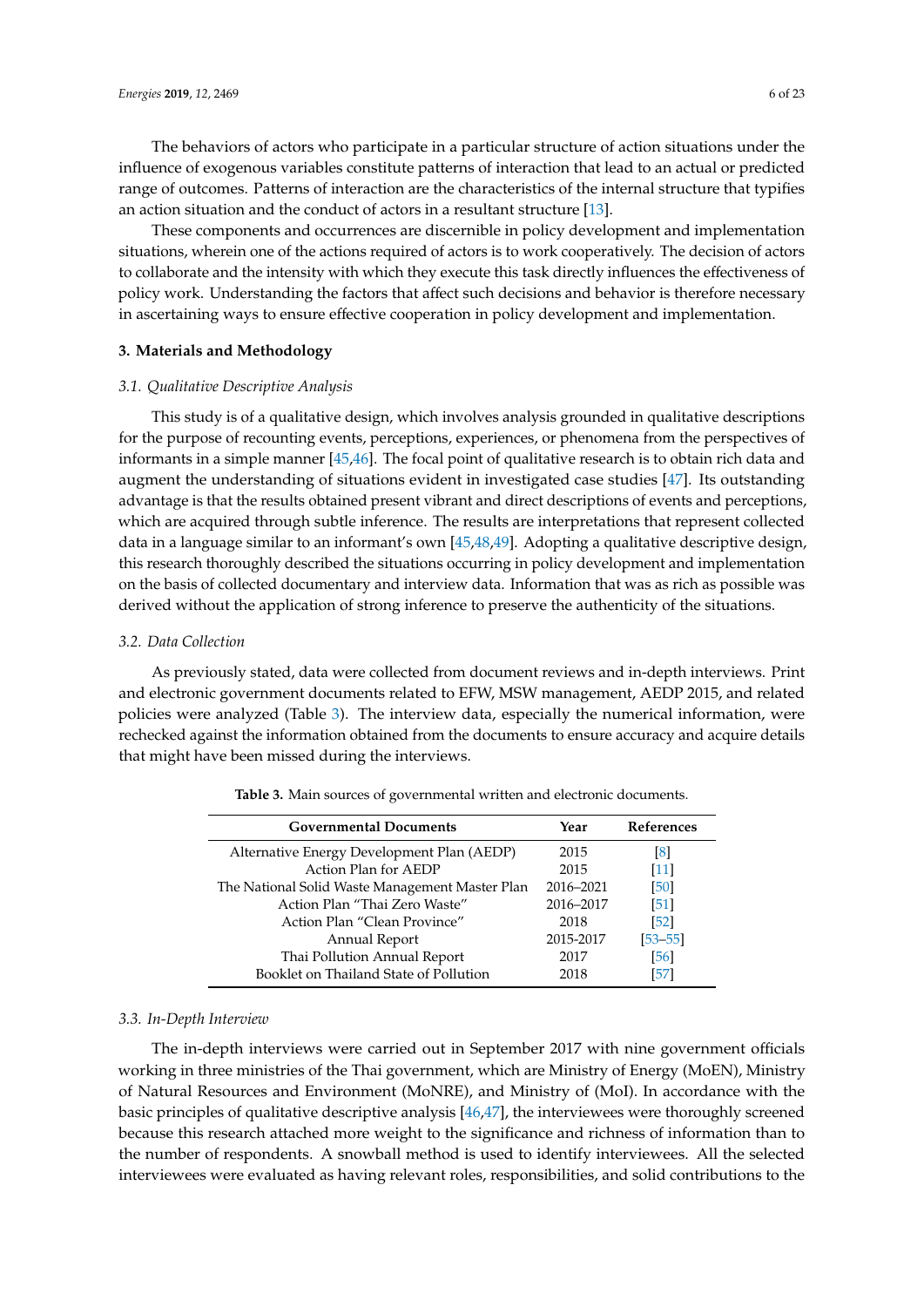AEDP policy process and were determined as having trustworthy work experiences and specialized expertise. The interviewees were interviewed separately in Thai language at the interviewee's office with the average interview duration around 60 minutes. The interviewees were asked to explain about the situations during the development and implementation of AEDP 2015 and EFW targets with the focus on problems, difficulties, and solutions, the requirement and supports necessary for policy works, collaborative working atmosphere among relevant organizations, and the opinions about AEDP2015 and the relevant policies. The interviews results were recorded with the permissions of the interviewees. Details regarding the interviewees and their contributions to AEDP 2015 and/or EFW management are shown in Table [4.](#page-6-1)

<span id="page-6-1"></span>

| Organizations | Contributions                                                                           | <b>Number of Interviewees</b> |  |
|---------------|-----------------------------------------------------------------------------------------|-------------------------------|--|
|               | Acquiring and analyzing information to set up<br>the agenda                             |                               |  |
| MoEN          | Comparing alternative scenarios and making<br>decisions in the formulation of AEDP 2015 | 5                             |  |
|               | Cooperating with relevant organizations to<br>implement and monitor AEDP 2015           |                               |  |
|               | Sharing information and suggestions for the<br>development of AEDP 2015                 |                               |  |
| <b>MoNRE</b>  | Formulating the National Solid Waste Master Plan                                        | 2                             |  |
|               | Supporting the Zero Waste Action Plan                                                   |                               |  |
|               | Approving funding for local administrative<br>organizations and EIA for EFW plants      |                               |  |
|               | Sharing information and suggestions for the<br>development of AEDP 2015                 |                               |  |
| MoI           | Operating MSW management systems                                                        | 2                             |  |
|               | Investing in EFW plants                                                                 |                               |  |

#### **Table 4.** Details of interviewees.

## <span id="page-6-0"></span>**4. Results**

The results were organized in accordance with the core analytical units of the IAD framework (exogenous variables, action arena, and patterns of interaction)—see Figure [1.](#page-4-0) The individual components of the framework were analyzed in relation to the data from the document review and interviews results.

#### *4.1. Analysis of Exogenous Variables*

Starting from exogenous variables, the IAD framework divides these variables into biophysical conditions, community attributes, and rules-in-use [\[13\]](#page-19-12). The details of these variables of the case study are presented in the following sections.

## 4.1.1. Biophysical Conditions

Polski and Ostrom [\[13\]](#page-19-12) defined the biophysical conditions as the physical resources or capabilities involved in the production of goods or services. In the current research, the considered biophysical conditions were those pertaining to the quantity and quality of MSW available for EFW production. As stated by a MoEN interviewee, these conditions were the main concern in the establishment of EFW targets. Other conditions such as EFW locations, types of technologies, and acceptance by locals were secondary matters considering that AEDP 2015 is designed to establish national EFW targets; decisions regarding EFW investment are left to the discretion of investors.

With regard to the efforts of the MoNRE and MoI to reduce the MSW generation rate and the improper disposal of such waste in Thailand, the MoEN interviewee indicated that the ministries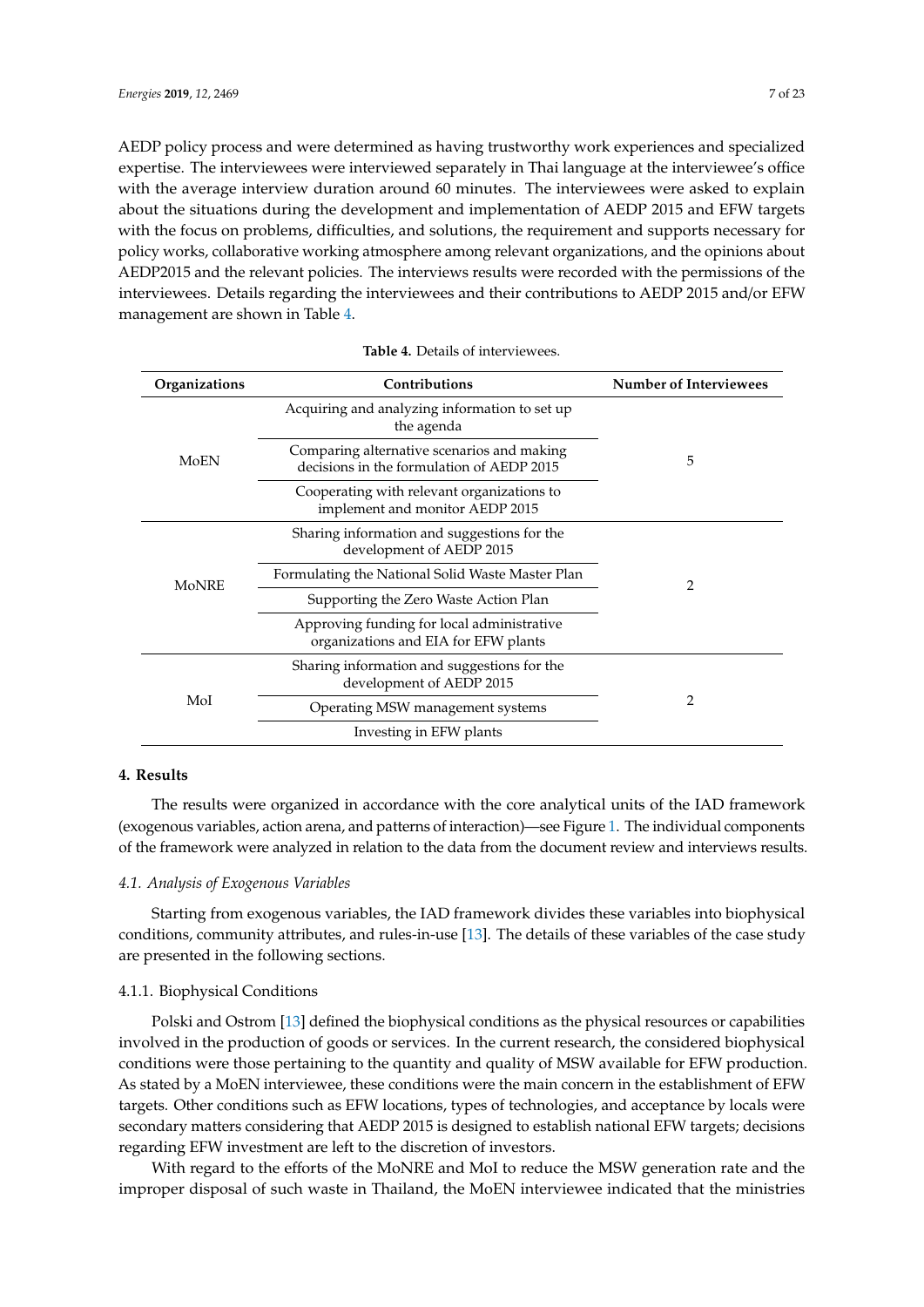established EFW targets on the basis of the assumption that in 2036, Thailand will have inappropriately disposed of approximately 70,000 tons of MSW, among which 44,000 tons would be useable as an energy resource.

#### 4.1.2. Attributes of Community

As explained by North [\[58\]](#page-21-16) and Ostrom [\[41\]](#page-21-0), the organizational structures, scopes of authority, and policy directions of government organizations are encompassed by governance. Similarly, the policies supporting EFW development are influenced by national agenda, which focuses on MSW management problems [\[59\]](#page-21-17) that affect the policy directions adopted by government organizations in relation to the use and management of MSW. Amid this backdrop, these organizations are compelled to formulate policies and collaborate in serving the central government.

#### 4.1.3. Rules-in-Use

This research centered on the effects of aggregation, information, and scope rules because these are the regulations that principally influence the decisions and actions of actors to interact in accomplishing policy works and outcomes.

The remaining four types of rules-in-use (boundary, position, choice, and payoff) were excluded from consideration because all the actors involved in this case study are government organizations. Their positions and actions are mandated by law and regulations, thereby eliminating the need to consider position, boundary, and choice rules. We also minimally examined payoff rules because we believe that the most important benefits obtainable by the actors are improvements to overall national social welfare [\[37\]](#page-20-20). We regarded actor-oriented benefits as the support and cooperation that they receive under relevant policies and costs as the increase in workload and responsibilities of actors.

The aggregation rules that influence cooperation among actors in this case study determine how decisions are made and how the effects of such decisions contribute to policy outcomes. When a government organization needs to decide on an issue, it is assumed to concern itself mainly with current situations and the value that it can offer citizens in an effort to guarantee that the decision promotes social welfare from different perspectives [\[37\]](#page-20-20). The nature of Thai bureaucracy means that decision-making is a centralized responsibility [\[60,](#page-21-18)[61\]](#page-21-19), but efforts have been exerted to balance the demands and benefits of all stakeholders (i.e., locals, authorities, private sectors, and NGOs) during a policy process. Such balance is realized through public hearings, discussions featuring expert panels, and focus group meetings, wherein various types of feedbacks and recommendations are elicited. Nonetheless, even though the Thai government has been gradually leaning toward a balance-oriented approach, its key concern remains the avoidance of decisions that cause conflicts, tensions, and increased workload for officials because these can offend other organizations [\[61,](#page-21-19)[62\]](#page-21-20).

Information rules affect the availability of information and communication channels. The actors in this case study communicate and share information through formal channels, such as official correspondence, questionnaires, and discussions. However, the interview results indicated that the actors disclose certain information in accordance with how convenient and confident they feel about it. Some data that need to be divulged, such as information processing methods, are therefore concealed. This behavior was explained by Velayutham and Perera [\[63\]](#page-21-21) as originating from a shame-prone culture, which drives government sectors to avoid disclosing information pertaining to themselves. Consequently, it is difficult for actors to adequately obtain the information that they require.

Scope rules specify the extent of outcomes that can be influenced and whether desired outcomes are achieved. Potential outcomes are the consequences of an actor's decisions to implement actions given the availability of certain information. For this reason, when the MoEN evaluates potential policy outcomes with limited information as foundation, path dependency is used to delimit results that are affected by actions. Path dependency refers to decisions that are made on the basis of past knowledge and situations. The MoEN believes that ensuring the completion of policy works necessitates adjustments to AEDP 2015 targets in accordance with related policies that were established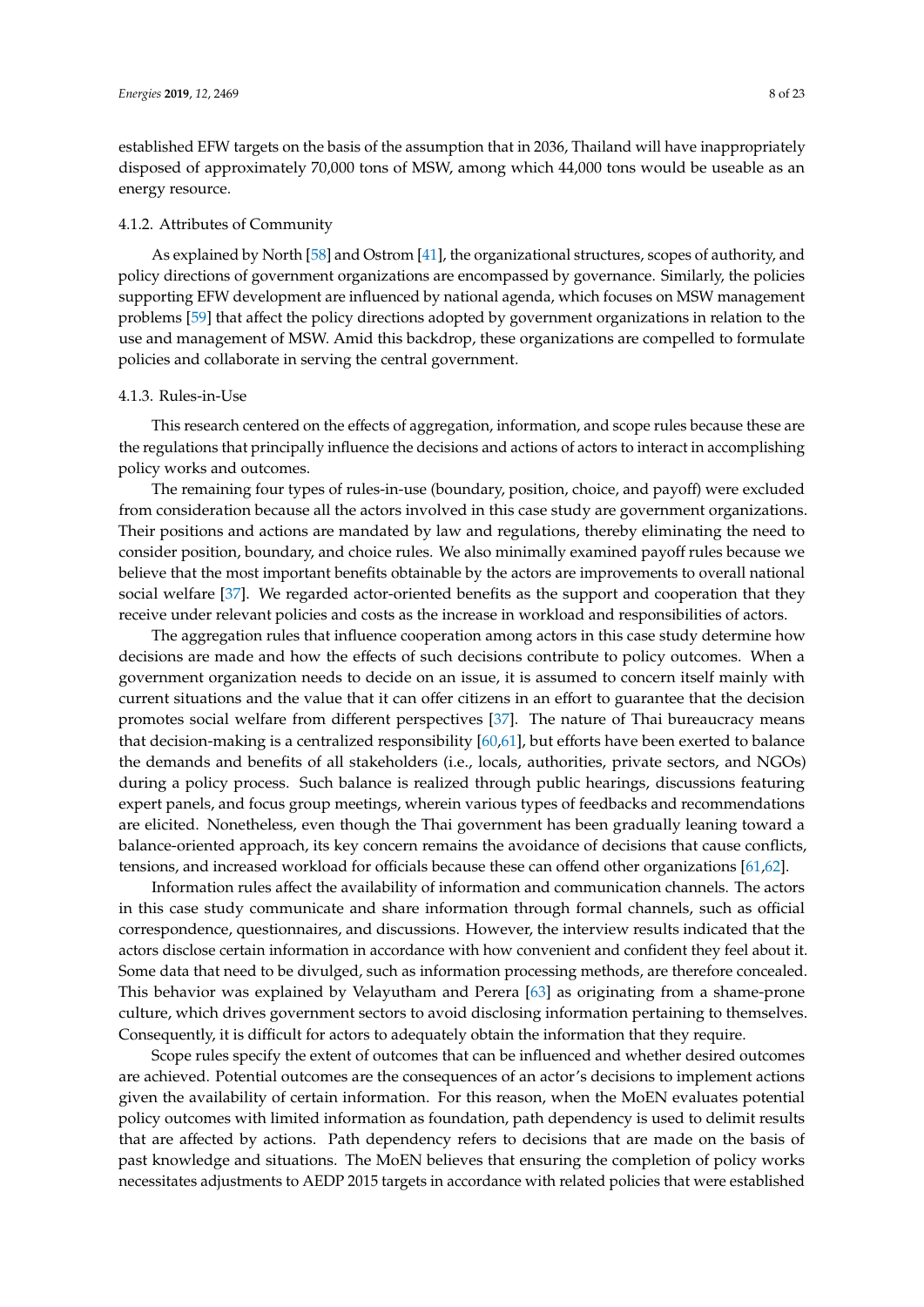before the issuance of this version of the plan. These adjustments are expected to clear the way for gaining the support and cooperation of other actors.

#### *4.2. Analysis of Acton Arena*

Actors and action situations are two action arena components that need to be identified to illustrate the conditions lead to interactions in the considering situations. In this study, all the actors examined are government organizations (i.e., the MoEN, MoNRE, and MoI) who functioned as the key players in policy development and implementation situations. Feedbacks from various stakeholders, such as locals, authorities, private sector companies, and NGOs, obtained through public hearing activities, were treated as information that required consideration by government organizations under the policy development and implementation process. The two components are explained in detail in the succeeding sections.

## 4.2.1. Actors

Because of the research's concentration on policy development and implementation by government organizations, three major government actors were analyzed. The first is the MoNRE, which is in charge of regulating the MSW generation rate and promoting the conversion of such waste into energy. The second actor is the MoI, which manages and controls Thailand's waste management system (WMS) and decides on how to treat collected MSW. The third actor is the MoEN, which creates incentives and encourages the development of and investment in EFW. Each of these actors operate under different conditions in effectively developing and implementing policy because they also use varying skills, resources, and processes under policy process (see [\[64\]](#page-21-22)).

#### 4.2.2. Action Situation

The action situation of interest in this work was explored with reference to the variables related to an action arena, as proposed in the IAD framework. Given that all the actors examined are government organization, their roles, scopes of authority, and responsibilities were delineated. Under the IAD framework, two types of information are necessary for analysis: Complete and perfect information [\[41\]](#page-21-0). When actors have complete information, they know about the internal structure of the action situations in which they participate (actors, positions, actions, control, potential outcomes, and costs and benefits) [\[41\]](#page-21-0). This does not mean, however, that they have perfect information, which is the kind of information that enables actors to determine what happened in the past and how their partners will move in the future [\[41\]](#page-21-0).

In this study, all the actors were assumed to have the same complete information about the internal structures (actors, positions, actions, controls, potential outcomes, and costs and benefits) that characterize situations. Nevertheless, their abilities in analyzing and interpreting such information can differ. Another essential issue for consideration is whether the actors have perfect information given that this affects decisions. Tables [5](#page-9-0) and [6](#page-10-0) present details regarding the internal structure of the AEDP 2015 development and implementation processes.

## 1. AEDP 2015 development process

The ongoing development of AEDP 2015 includes agenda-setting, decision-making, and policy formulation. The interviews showed that the main actor in this process is the MoEN as this is the agency responsible for establishing the development plan. Its core mandates are identifying problems, comparing alternative solutions, discussing policy directions and targets, and formulating policy. The MoNRE and MoI participate in the policy development process as consultants that are required to share information, especially on the MSW generation rate and capacity of the WMS; exchange ideas, comments, and suggestions; and discuss policy direction and targets. Although the information, ideas, and suggestions provided by the MoNRE and MoI are important and can influence the EFW context, control over EFW targets remains with the MoEN.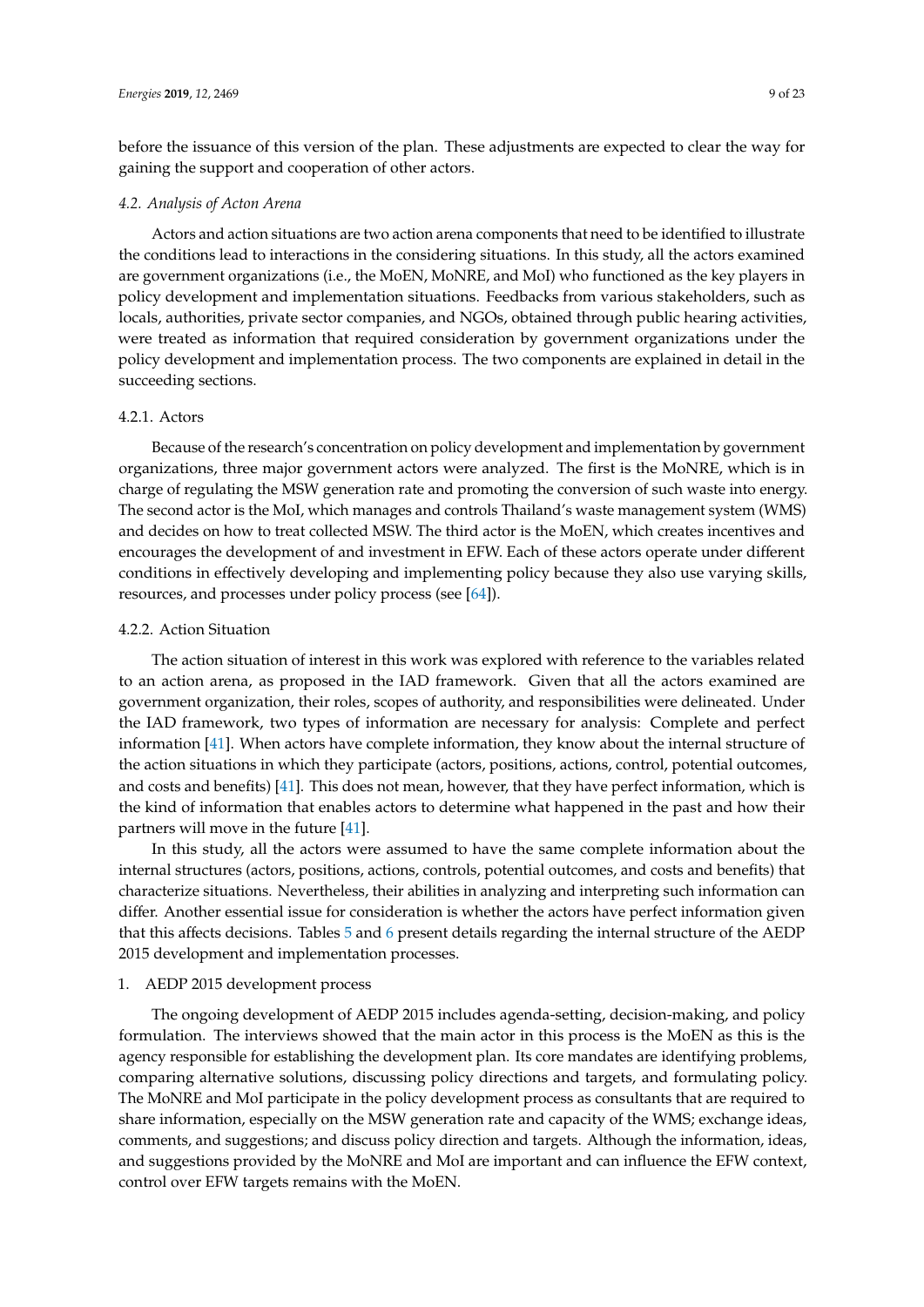With respect to potential outcomes/consequences of actions, the measures carried out by the MoNRE and MoI can result in a renewable energy policy that is consistent with the MSW policies. The MoNRE and MoI are obligated to add to their works, but they can also gain benefits from a renewable energy policy that promotes the provision of support and incentives for MSW policies. The vastness of the MSW generated in Thailand translates to a critical burden on landfilling, but conversion into EFW is expected to reduce the volume that the country has to contend with. Simultaneously, the MoEN's actions lead to achievable EFW targets and attractive incentives for stakeholders, thereby enabling the ministry to acquire assistance and cooperation for EFW development and investment.

<span id="page-9-0"></span>

| <b>Variables</b>   |                                                                                                                                                 | Internal Structure vis-à-vis Individual Actors                              |     |
|--------------------|-------------------------------------------------------------------------------------------------------------------------------------------------|-----------------------------------------------------------------------------|-----|
| Actors             | MoEN                                                                                                                                            | MoNRE                                                                       | MoI |
| Positions          | Policy maker                                                                                                                                    | Policy consultant                                                           |     |
| Actions            | Identify problems<br>Compare<br>alternative solutions<br>Formulate policy<br>Allow MoNRE and MoI to<br>discuss policy directions<br>and targets | Provide required information<br>Share ideas, comments, and suggestions      |     |
| <i>Information</i> |                                                                                                                                                 | Complete, but not perfect information                                       |     |
| Control            | Full effect on EFW target setting                                                                                                               | Partial effect on EFW target setting                                        |     |
| Potential outcomes | Achievable EFW targets and<br>attractive incentives for all<br>stakeholders                                                                     | Renewable energy development policy consistent<br>with MSW policies         |     |
| Costs and benefits | Support and cooperation for EFW<br>development and implementation                                                                               | Increased workload<br>Support and incentives for converting MSW<br>into EFW |     |

**Table 5.** Internal structure of policy development situation on the basis of actors.

## 2. AEDP 2015 implementation process

Implementing AEDP 2015 to achieve EFW targets necessitates that the three actors work collectively and cooperatively. The MoEN is the actor mandated to ensure policy success, the MoI is the key actor who can drive EFW development and investment, and the MoNRE is a critical agent involved in environmental impact assessment (EIA) approval of the construction of EFW plants.

In this process, the MoEN has partial control over the goal achievement because it serves as a consultant, grants approval for financial support and incentives, and policy monitor. Contrastingly, the MoI enjoys greater jurisdiction because it acts as a policy operator and investor who can decide on investments and select MSW treatment options. Similar to the MoEN, the MoNRE can influence EFW development to a limited extent owing to its functions as a consultant, supporter, and EIA endorser that can facilitate the EIA application and approval as well as provide knowledge about EFW and related technologies.

With regards to potential outcomes from individual actors, the actions of the MoEN foster interest in EFW development, which in turn, advances the realization of policy targets. When the MoEN monitors implementation results, it can ascertain achieved and unachieved targets, thereby paving the way for dealing with unexpected results. The potential outcomes of MoNRE actions are convenience in EIA applications and increased interest in EFW development and investment. Although the MoNRE is compelled to work exhaustively in adjusting the EIA approval process, it gains support for MSW solutions. The possible end result obtainable by the MoI is increased investment in the conversion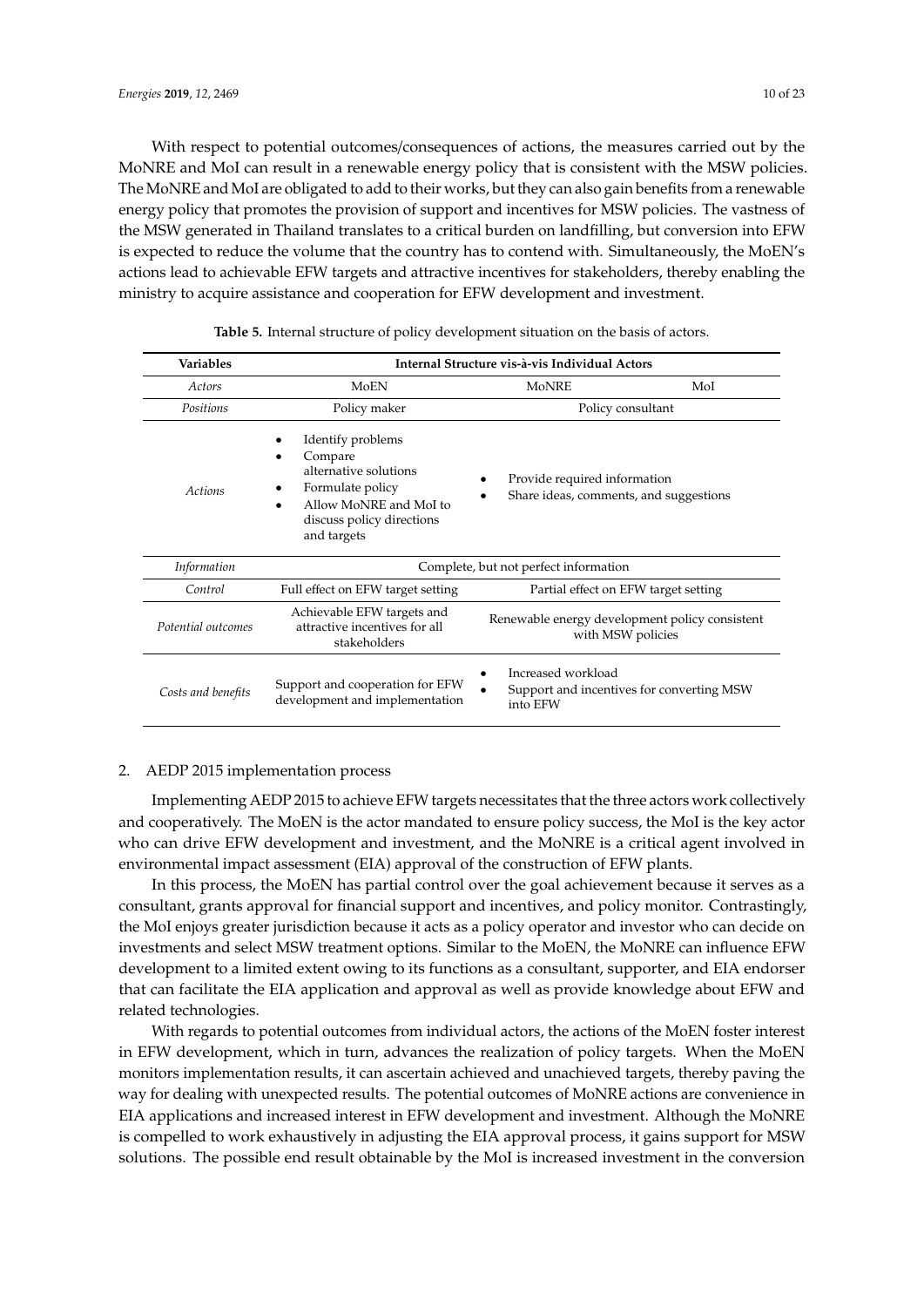of MSW into EFW products—a development that is advantageous to the reduction of landfilling, the production of electricity or heat from MSW, and the acquisition of financial support.

<span id="page-10-0"></span>

| <b>Variables</b>   | Internal Structure vis-à-vis Individual Actors                                                                              |                                                                                                                     |                                                                                               |
|--------------------|-----------------------------------------------------------------------------------------------------------------------------|---------------------------------------------------------------------------------------------------------------------|-----------------------------------------------------------------------------------------------|
| Actors             | MoEN<br><b>MoNRE</b><br>MoI                                                                                                 |                                                                                                                     |                                                                                               |
| Positions          | Incentive and support endorser,<br>consultant, and policy monitor                                                           | EIA endorser, consultant and<br>supporter                                                                           | Policy operator and investor                                                                  |
| Actions            | Provide supports<br>(knowledge and technology)<br>Approve incentives and<br>financial support<br>Monitor target achievement | Approve EIA for EFW plant<br>Provide supports<br>$\bullet$<br>(knowledge and technology)                            | Select treatment for<br>collected MSW<br>Decide to invest in<br>$\bullet$<br>EFW plants       |
| <i>Information</i> | Complete, but not perfect information                                                                                       |                                                                                                                     |                                                                                               |
| Control            | Partial impact on EFW target<br>Partial impact on EFW target<br>achievement<br>achievement                                  |                                                                                                                     | Major impact on EFW target<br>achievement                                                     |
| Potential outcomes | Increased interest in EFW<br>development and investment                                                                     | Convenience in applying for<br>EIA approval<br>Increased interest in EFW<br>$\bullet$<br>development and investment | Increase in EFW investment                                                                    |
| Costs and benefits | EFW target achievement<br>Information to deal with<br>unexpected outcomes                                                   | Increased workload<br>Support for MSW policy                                                                        | Reduction of landfilling<br>Energy in the form of<br>electricity or heat<br>Financial support |

**Table 6.** Internal structure of policy implementation situation on the basis of actors.

Concerning the benefits obtained from the successful implementation of AEDP 2015, the average cost of renewable energy production based on the levelized cost of energy (LCOE) is forecasted to reach 17.4 million baht/ktoe, and the average price of fossil fuels is estimated at 15 million baht/ktoe [\[8,](#page-19-7)[11\]](#page-19-10). However, the advantages that Thailand is expected to gain in terms of the mitigation of GHG emission through the use of renewable energy for electricity and heat generation are is 2350 and 4120 tCO<sub>2eq</sub>/ktoe, respectively [\[11\]](#page-19-10). Additionally, around 16,060,000 tons of MSW per year is used to produce energy rather than having such waste sent to landfills or treated through other methods. Aracil et al. [\[65\]](#page-21-23) estimated that landfill treatment for a ton of MSW can produce  $0.454$  tCO<sub>2eq</sub> of GHG emissions, indicating that in total Thailand can reduce its GHG emissions to around  $9,944,728$  tCO<sub>2eq</sub>. Furthermore, at a carbon credit price of 300 baht/t $CO<sub>2eq</sub>$  [\[66\]](#page-21-24), Thailand can acquire additional benefits valued at 1,168,346,000 baht. The projected costs and benefits of AEDP 2015 are summarized in Table [7.](#page-10-1)

**Table 7.** Costs and benefits of achieving energy-from-waste (EFW) targets in 2036.

<span id="page-10-1"></span>

|                 | <b>Costs and Benefits</b>                                                       | <b>Million Baht</b> | Million USD <sup>*</sup> | Calculations                                                                                                                                              |
|-----------------|---------------------------------------------------------------------------------|---------------------|--------------------------|-----------------------------------------------------------------------------------------------------------------------------------------------------------|
| Costs           | EFW production                                                                  | 13,159.27           | 438.64                   | $756.28**$ ktoe $\times$ 17.4 million<br>Baht/ktoe                                                                                                        |
|                 | Total costs                                                                     | 13,159.27           | 438.64                   |                                                                                                                                                           |
| <b>Benefits</b> | Replacing fossil fuels usage<br>$\bullet$<br>by EFW                             | 11,344.20           | 378.14                   | 756.28 ** ktoe $\times$ 15 million<br>Baht/ktoe<br>$[(261.28 ** ktoe \times 2350$                                                                         |
|                 | Reduction of GHG<br>$\bullet$<br>emission from replacing<br>fossil fuels by EFW | 796.05              | 26.53                    | $tCO_{2eq}/k$ toe) + (495 ** ktoe × 4120<br>tCO <sub>2eq</sub> /ktoe)] $\times$ 300 Baht/tCO <sub>2eq</sub><br>44,000 tMSW/day $\times$ 365 days $\times$ |
|                 | Reduction of GHG in MSW<br>$\bullet$<br>treatment in landfills                  | 2187.37             | 72.91                    | 0.454 tCO <sub>2eq</sub> /tMSW $\times$ 300 Baht/<br>tCO <sub>2eq</sub>                                                                                   |
|                 | Total benefits                                                                  | 14,327.62           | 477.58                   |                                                                                                                                                           |
|                 | <b>Total Benefits</b>                                                           | 1168.35             | 38.94                    | 14,327.62 million baht-13,159.27<br>million baht                                                                                                          |

Notes: \* 1 USD = 30 baht. \*\* An electricity generation of 500 MW is equal to 261.28 ktoe [\[11\]](#page-19-10). The total EFW target is 261.28 ktoe of electricity  $+495$  ktoe of heat = 756.28 ktoe.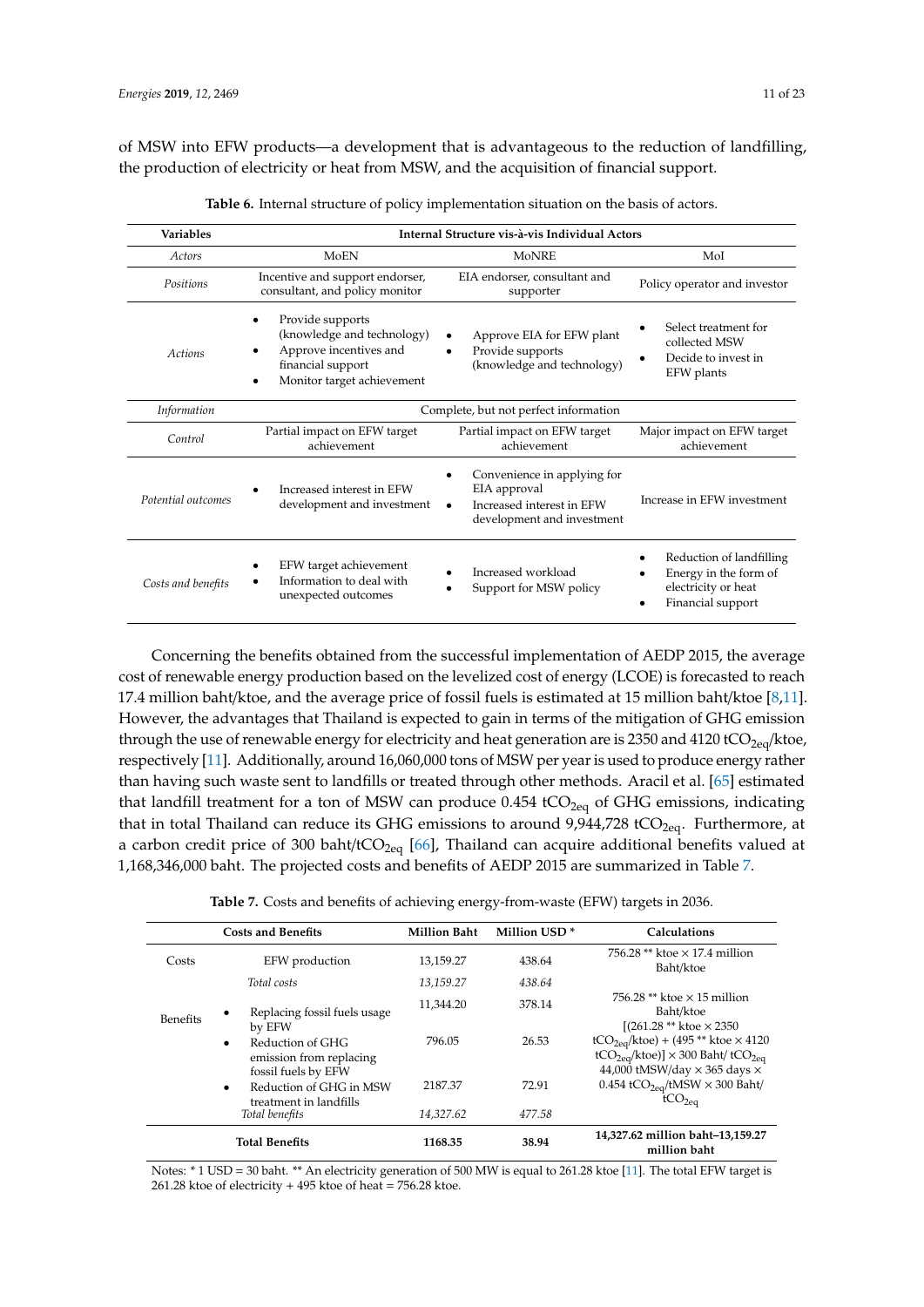#### *4.3. Analysis of Patterns of Interaction*

#### 4.3.1. Classification of the Cooperation Intensity

Park, Srivastava, and Gnyawali [\[34\]](#page-20-17) and Weber and Heidenreich [\[33\]](#page-20-16) asserted that the degrees to which an actor cooperates with its partners can vary across different partners and periods of time; these aspects relate to the conditions that characterize a situation. The authors regarded these extents of interaction as reflective of the intensity of cooperation. This explanation motivated the current research to classify patterns of cooperation in the AEDP policy process into different levels of cooperation intensity given that cooperation is the result of varying scales of an actor's decision to interact or work with another. In consonance with this approach, we defined the intensity of cooperation as actor interaction that involves vigorous contribution to policy works and outcomes. The levels of cooperation intensity in the AEDP policy process are reflected in an actor's decision to; cooperate by (1) pursuing common goals and mutual benefits, (2) pooling resources, (3) sharing responsibility, (4) synchronizing activities, and (5) monitoring partners. Each level of cooperation intensity is described as follows.

First, *the pursuing of common goals and mutual benefits* is the initial level of cooperation intensity occurring among actors. The goal-directed behaviors and rewards of actors are important stimuli of cooperation because actors cooperate to create mutual value together [\[20](#page-20-4)[,33\]](#page-20-16). Benefits are equally important prerequisites for cooperation [\[67\]](#page-22-0). Nevertheless, different goals or needs can act as barriers as they may obstruct the advancement of common goals among actors [\[19](#page-20-3)[,68\]](#page-22-1).

In the current research, two types of goals in a policy process are considered and adopted. The first are system goals, which relate to "the characteristics of the system as a whole" and the second are derived goals, which refers to "the uses to which power generated by organization activities can be put" [\[69\]](#page-22-2).

Goal- and benefit-induced cooperation can also occur tacitly [\[26\]](#page-20-10), in which case actors work toward the same general objectives but each interacting individually to accomplish its own goals and maintain control of its own resources [\[22\]](#page-20-6). In simple terms, actors espouse the same system goals but do not necessarily pursue derived goals that translate to support among actors. However, individual actors can still acquire benefits from related policies that do not impede another.

Alternatively, when actors cooperate in pursuing common goals and mutual benefits that are obtained through negotiation and communication, all actors perceive situations, problems, and the resolution directions congruently. Ideally, all derived goals are set consistently, thus serving both the system goals and the derived goals of others.

When actors understand situations and partners well enough, they willingly agree to commit to collaboratively solving problems that cannot be rectified individually. In this situation, all actors band together, remain dedicated, and cooperate by devoting resources to problem resolution [\[70\]](#page-22-3). The upshot of all these is the second level of cooperation intensity.

Second, the pooling of resources occurs when actors combine their resources to overcome the limitations encountered in satisfying the resources necessary in joint policy works. Resources should be pooled openly and systematically, and actors should keep in mind that the blended resources are now designed to the benefit the public, with such resources belonging to everyone. Although resource pooling facilitates a smooth policy workflow, some actors can be compelled to share cherished resources and/or disclose sensitive information.

The combination of resources can solve certain problems, such as information and human resource shortage, but an important requirement is for actors to work collectively in competing policy works; that is, all actors should cooperate to ensure successful policy initiatives. These actions demand a higher level of cooperation intensity—a requirement that can be satisfied through the sharing of responsibilities.

Third, *the sharing of responsibilities* among actors leads such actors to be accountable together or share the blame for outcomes. Here, responsibilities are considered as tasks that actors are obligated to accomplished [\[71\]](#page-22-4). At this level of cooperation intensity, certain actors should be authorized as representatives, whereas others should be instructed to work in concert in eliminating constraints and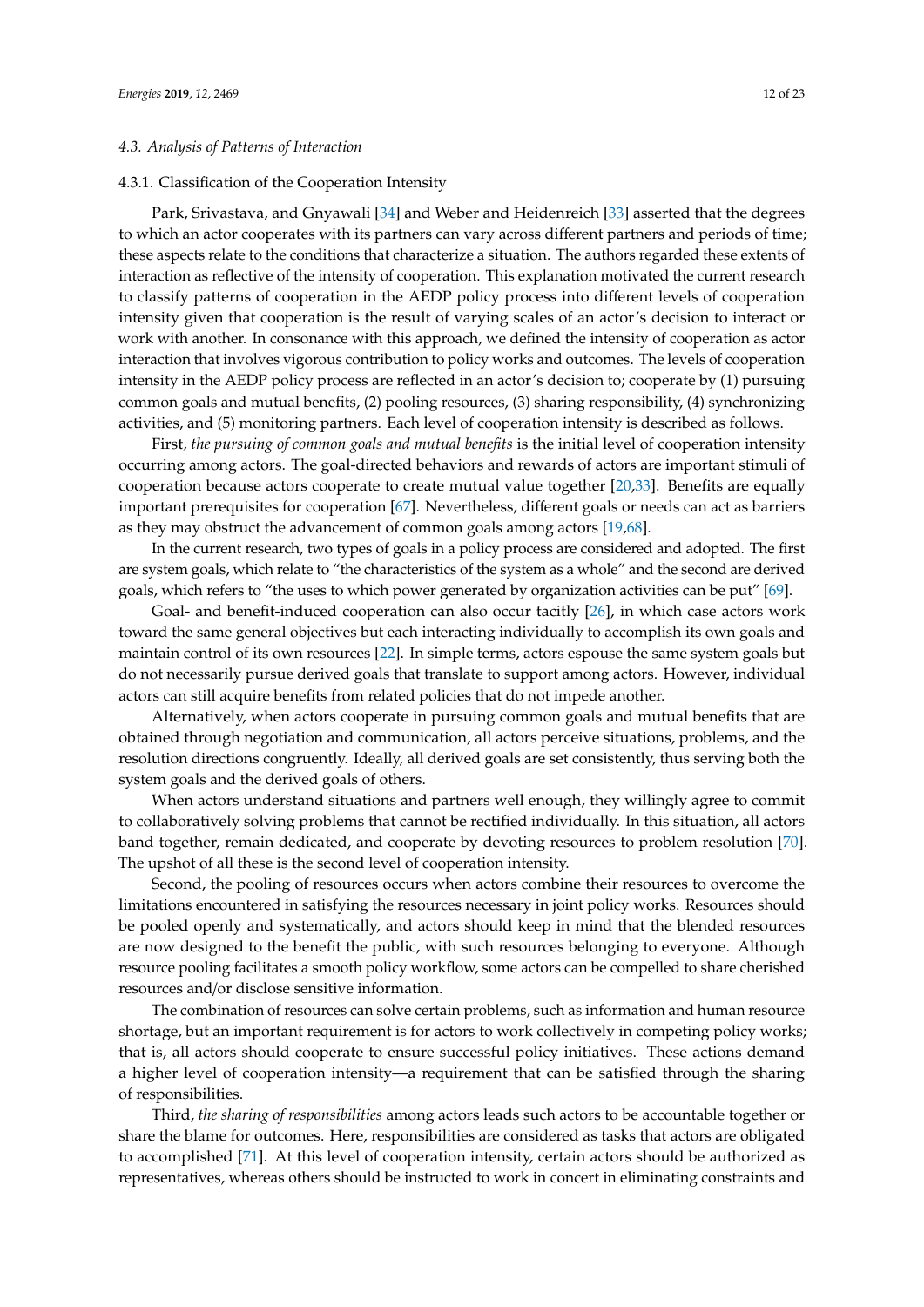difficulties [\[72](#page-22-5)[,73\]](#page-22-6) and thereby advance a smooth workflow. Cooperation is the result of joint efforts that are motivated by a good working relationship among actors [\[74\]](#page-22-7), but such agents are inevitable affected by others' unpleasant behaviors and results. At this intensity, therefore, perfect information becomes necessary for cooperative decision making.

To share responsibilities systematically, actors must clarify duties and roles, with a view to addressing overlaps. When actors concertedly bear obligations, they are mutually working toward policy targets. An essential component, therefore, is assigning responsibilities that match an actor's actions and control over outcomes. This level of cooperation can lead to the integration of relevant policies among actors, which brings us to the fourth level of cooperation intensity.

Fourth, *the synchronization of policy activities* for the achievement of effective and sustainable cooperation. Without such coordination, it is difficult for actors to achieve successful cooperation [\[20\]](#page-20-4).

Synchronized activities prompt improved policy outcomes [\[75\]](#page-22-8), which are the results of the effective policy process. Duplicate policy activities should be pinpointed and synchronized, and collective policy affairs should be organized consistently to cultivate a lean policy process and conserve resources. It is important to remember, however, that the synchronization of policy activities can affect the control that actors can wield over policy works and outcomes. Because actors are required to cooperate with others to support and conduct activities together, critical tasks are for all actors to plan and agree on how tis cooperation intensity is to be approached and implemented. Moreover, the synchronization of activities intensifies the involvement of other actors, underscoring the necessity of ensuring systematic and effective cooperation. As noted by Ajzen [\[76\]](#page-22-9), that if actors consider a situation unmanageable or if they have insufficient control over actions, the likelihood of cooperation can diminish.

It is inevitable that when actors cooperate with others, they monitor the behaviors and interactions of those with which they collaborate [\[20\]](#page-20-4). Systematic and formal monitoring is essential to strengthen the intensity of cooperation.

Fifth, the *monitoring of partner* is considered the highest cooperation intensity in a policy process because its initiation requires close coordination and involvement among actors. At this level of cooperation, actors can check the decisions and actions implemented by their partners and share monitoring results with one another. In doing so, they can solve problems and plan preventive measures together. Note that partners should monitor one another in an unbiased fashion to ensure that all actors interact purposefully and harmoniously under limited resources and to guarantee that work redundancy is minimized. Although monitoring might render work and decision making, actors should willingly undergo scrutiny.

Systematic and formal monitoring is important in enriching policy works and outcomes because it facilitates an effective policy process. An issue that must be emphasized, however, is that actors should not monitor their partners as a means of fault-finding but as a guarantee of the successful achievement of the common goals. The concerted effort toward goal achievement is the fundamental factor that triggers cooperation among actors under a policy process.

To facilitate the examination of cooperation intensity among government organizations in a policy process, this research identified general attributes of the seven internal structure variables of an action arena (Table [8\)](#page-13-0). Because the evaluated actors are government organizations who occupy different positions in the AEDP policy process, they were assumed to have complete information about the action arena. Note that a high level of cooperation intensity necessitates perfect information.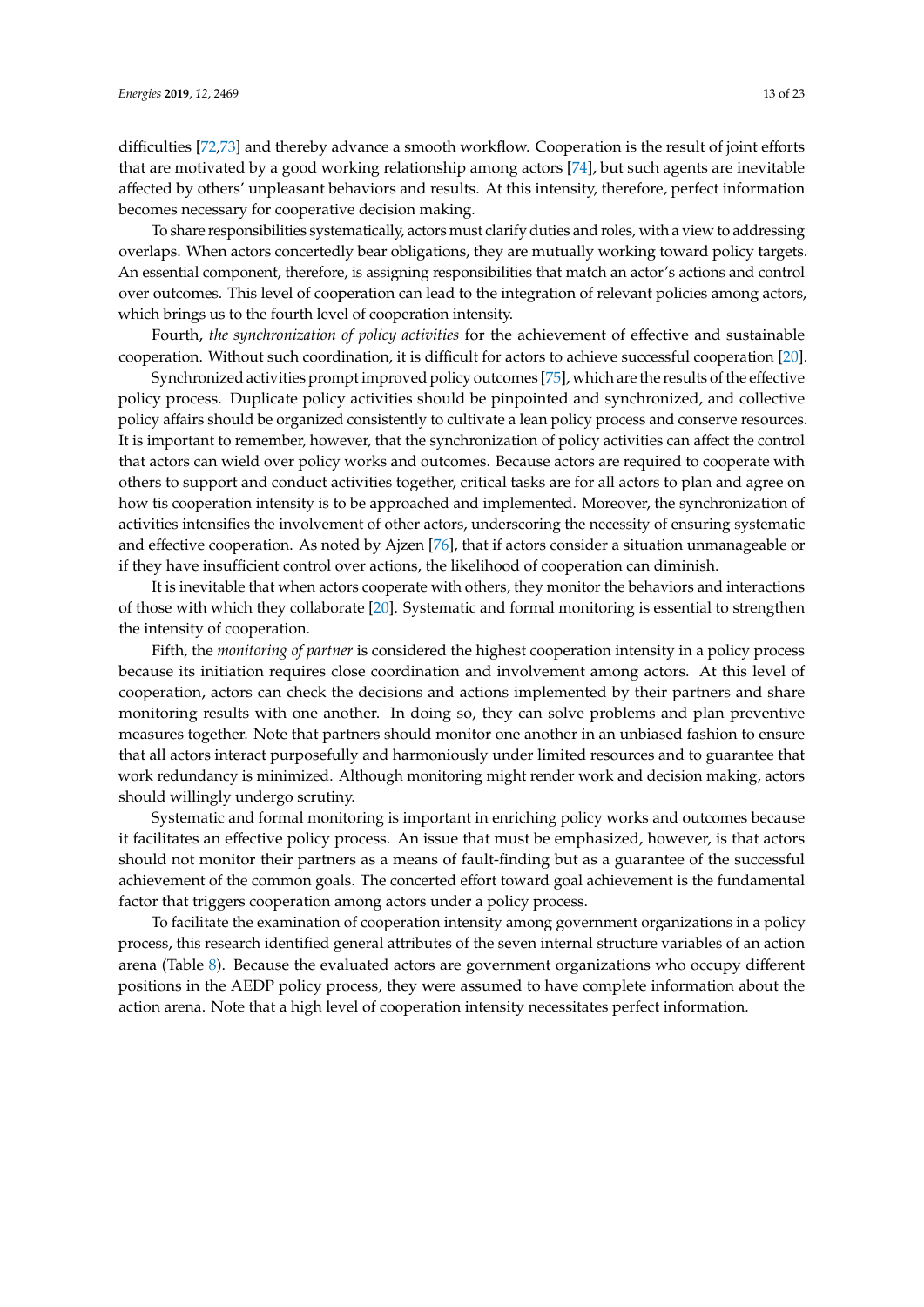|--|

<span id="page-13-0"></span>

|                       | <b>Cooperation Intensity</b>                                                                                                            |                                                                                                                                                                                                     |                                                                                                                                                                                                             |                                                                                                                                                                                                                                                     |                                                                                                                                                                                               |  |
|-----------------------|-----------------------------------------------------------------------------------------------------------------------------------------|-----------------------------------------------------------------------------------------------------------------------------------------------------------------------------------------------------|-------------------------------------------------------------------------------------------------------------------------------------------------------------------------------------------------------------|-----------------------------------------------------------------------------------------------------------------------------------------------------------------------------------------------------------------------------------------------------|-----------------------------------------------------------------------------------------------------------------------------------------------------------------------------------------------|--|
| <b>Variables</b>      | <b>Common Goals and</b><br><b>Pooled Resources</b><br><b>Shared Responsibility</b><br><b>Synchronized Activities</b><br><b>Benefits</b> |                                                                                                                                                                                                     | <b>Partner Monitoring</b>                                                                                                                                                                                   |                                                                                                                                                                                                                                                     |                                                                                                                                                                                               |  |
| Actors                |                                                                                                                                         |                                                                                                                                                                                                     | Government organizations responsible for policy development and implementation                                                                                                                              |                                                                                                                                                                                                                                                     |                                                                                                                                                                                               |  |
| Positions             |                                                                                                                                         |                                                                                                                                                                                                     | Policy-maker, policy consultant, and/or policy operator                                                                                                                                                     |                                                                                                                                                                                                                                                     |                                                                                                                                                                                               |  |
| <b>Actions</b>        | Communicating<br>on situations.<br>problems, and<br>solution direction<br>Negotiating<br>common goals<br>and<br>mutual benefits         | Committing to<br>$\bullet$<br>the same<br>problems<br>and solutions<br>Devoting<br>resources<br>openly<br>and systematically •                                                                      | Clarifying and<br>addressing the<br>overlapping responsibilities<br>Responding to the same<br>٠<br>derived policy targets<br>Accepting<br>authorized representatives<br>Working collectively<br>with others | Clarifying and<br>synchronizing<br>duplicate<br>policy activities<br>Organizing collective<br>$\bullet$<br>activities consistently<br>Planning and<br>٠<br>agreeing on<br>activity synchronization<br>Conducting policy<br>٠<br>activities together | Checking and<br>monitoring<br>partners' decisions<br>and actions<br>Sharing monitoring<br>results with<br>all actors<br>Collaboratively<br>solving problems<br>and planning<br>for prevention |  |
| Information           | Complete, but imperfect information                                                                                                     |                                                                                                                                                                                                     |                                                                                                                                                                                                             | Complete and perfect information                                                                                                                                                                                                                    |                                                                                                                                                                                               |  |
| Control               | Influenced mainly by policy-makers                                                                                                      |                                                                                                                                                                                                     |                                                                                                                                                                                                             | Influenced primarily by policy operators                                                                                                                                                                                                            |                                                                                                                                                                                               |  |
| Potential<br>outcomes | All actors agree<br>on common goals<br>and<br>mutual benefits.<br>Individual<br>derived goals are<br>set consistently.                  | Actors solve the<br>$\bullet$<br>problems together. •<br>Pooled<br>$\bullet$<br>resources<br>belong to<br>everyone and<br>used to<br>solve problems.<br>Limitations in<br>resources<br>are overcome | Overlapping roles and<br>responsibilities<br>are minimized<br>Policy target<br>achievement is the<br>responsibility of<br>all actors<br>Policy integration<br>is realized                                   | Policy activities<br>$\bullet$<br>are well-organized<br>Policy activities are<br>٠<br>addressed and<br>supported by<br>all actors                                                                                                                   | Actors work<br>$\bullet$<br>purposefully<br>and harmoniously<br>Work redundancy<br>٠<br>is minimized<br>Problems are<br>$\bullet$<br>solved or<br>prevented in time                           |  |
| Costs and<br>benefits | Individual policy<br>direction does not<br>obstruct others<br>Both system and<br>derived goals<br>are served                            | Access to<br>$\bullet$<br>more resources<br>Partners that<br>help<br>manage problems<br>Disclosed or<br>sharing of<br>sensitive resources                                                           | Smooth policy workflow<br>Effects from others'<br>unpleasant behaviors<br>and results                                                                                                                       | Lean policy process<br>٠<br>Saving resources<br>Effects on individual<br>$\bullet$<br>actor's control over<br>policy works<br>and outcomes                                                                                                          | Effective<br>$\bullet$<br>policy process<br>Inflexibility in work<br>٠<br>and decision-making                                                                                                 |  |

4.3.2. Intensity of Cooperation under the Policy Process of AEDP 2015

1. The proposed levels of cooperation intensity were adopted in the exploration of cooperation in the policy development and implementation of interest in this work. Policy development

In the development of EFW targets for AEDP 2015, the MoEN plays the most important role as a decision maker that is accorded full power to decide on and formulate policy. The MoNRE and MoI are involved principally as policy consultants who share information, suggestions, and knowledge required by the MoEN.

Considering the intensity of cooperation in the development of AEDP 2015, all the actors share a common goal in solving problems caused by MSW and will gain mutual benefits in serving the national agenda when the goal is achieved. Therefore, actors can use commonality in goals and benefits as a reference when deciding on whether or not cooperate with other parties. This is considered a good starting point for further cooperation given that all actors agree on a single direction. Nevertheless, it is important to note that individual actors are still committed to their own policies, which are regarded as different derived goals.

As demonstrated by the interview results, the MoEN's derived goals lie in the conversion of MSW into EFW, as stated in the AEDP 2015 targets. The derived goals of the MoNRE are to reduce MSW generation and increase sanitation in MSW treatment, but the ministry views EFW as a by-product of MSW reuse and recycling. For the MoI, a derived goal is the reduction of organic waste at dump sites, driving it to focus on encouraging people to separate organic waste and use it as a fertilizer. All these actors try to solve the MSW problems experienced by Thailand, but variances in their derived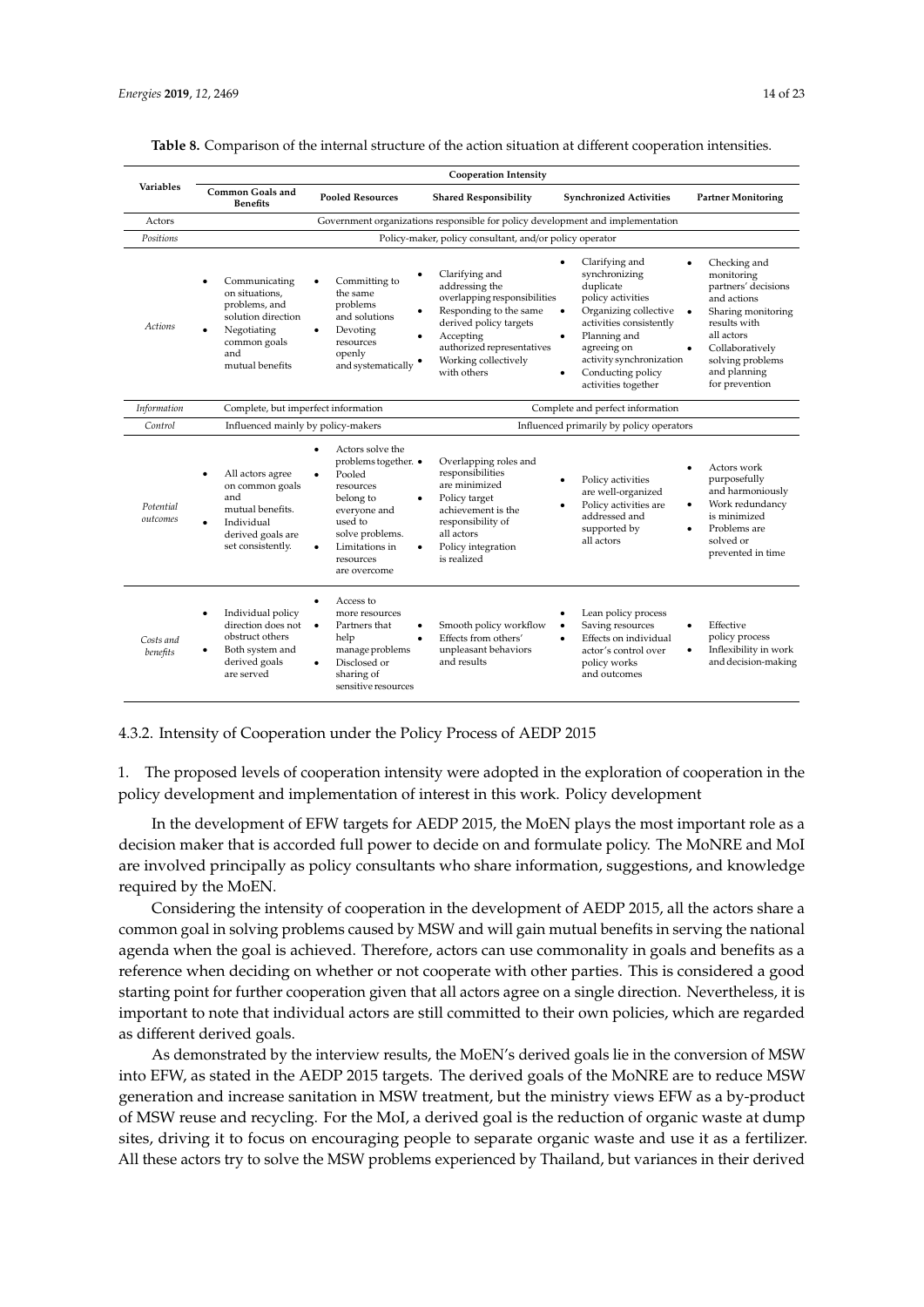goals have given rise to different solutions—a situation that can hinder elevation to a stronger level of cooperation for a particular policy.

During the development of EFW targets, the MoEN required cooperation from the MoNRE and MoI in pooling resources, especially information about MSW management. The interview findings uncovered that even though the two aforementioned actors shared ideas and information with the MoEN, they did not openly accomplish this task and acted similar to outsiders that do not near responsibility for the success of AEDP 2015. This discrepancy in commitment was further compounded by varying EFW priorities, as reflected in the ministries' derived goals. As a result, the MoNRE and MoI did not see necessity of the information sharing, which in turn affected the pooling of resources and impeded the movement toward increased cooperation intensity.

Cooperation through the sharing of responsibilities among the actors is not easily discernible, but the MoEN staff have attempted such sharing with the MoNRE by setting up action plans in as much accordance as possible with the National Solid Waste Master Plan. The interviewees explained that when problems occur, all relevant actors should concertedly assume accountability for solving problems.

During the development of AEDP 2015, one of the most important activities were public hearings. The interview stated that individual actors conducted these events separately possibly because of differences in the timing of policy development and the duration of policy implementation. Had relevant policies been integrated, the actors could have at least synchronized their public hearing activities. This synchronization would have enabled them to acquire various views and comments on MSW problems and solutions and, in the end, analyze the situation together and identify solutions holistically.

In the matter of partner monitoring, because the AEDP 2015 development is the sole responsibility of the MoEN, such checks and balances were not mentioned by interviewees.

2. Policy implementation

Achieving EFW targets under AEDP 2015 implementation necessitates the establishment of collective waste collection centers, whose construction is the responsibility of the MoI with support from the MoNRE.

In this respect, the actors still pursue the same common goals and benefits seeing as such elements cascaded from the development of AEDP 2015. However, the MoNRE and MoI continue to be devoted to the implementation of their own policies.

Another significant strategy is motivating the MoI and the private sector to invest in EFW plants. In keeping with this approach, the MoEN provides incentives to investors and cooperates with the MoNRE in sharing knowledge and information on EFW technologies to interested parties.

In the implementation of AEDP 2015, the actors do not fully shoulder responsibilities as a team. As mentioned previously, the building of the collective waste collection centers is the responsibility of the MoI, which is aided by the MoNRE in terms of ensuring feasibilities, knowledge, and information about technologies and investments. The MoNRE also supports the MoEN in research and development for EFW technologies and production.

Similar to the synchronization of activities, cooperation intensity at this level is imperceptible. Cooperation among the actors, in its current form, is limited to linking activities for EFW investment owing to the MoEN's encouragement of the MoI, through inducements, to convert collected MSW into energy and the MoNRE's facilitations of the EIA process through a reduction of the time spent on the approval process.

The interviewees indicated that the actors failed to fully monitor one another given the inflexibility and suspicion of fault-finding actors; against this backdrop, no one took the monitoring process seriously. Employees of the MoEN and MoNRE stated that they simply monitor policy implementation results because they do not have the right or authority to force or push others to accomplish policy works. Furthermore, no formal and effective monitoring system is implemented by the actors. The sluggishness in developing an effective monitoring system may be attributed to the unwillingness of actor to be subjected to scrutiny. Table [9](#page-15-0) compares the ideal situation for each level of cooperation intensity with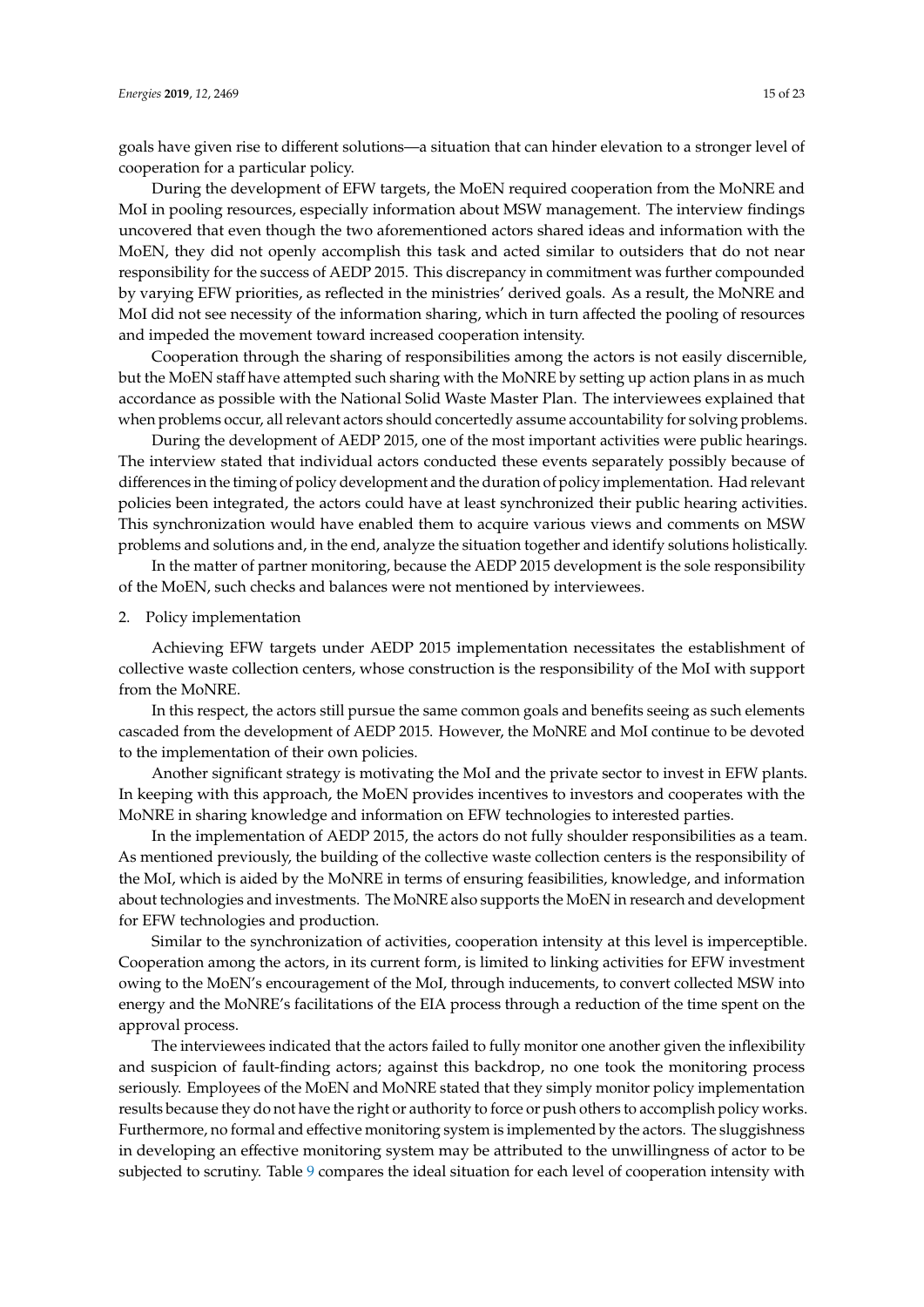the actual cooperation occurring during the AEDP 2015 development and implementation. The causes of the gaps between ideal and actual cooperation are discussed in the succeeding section.

| <b>Cooperation Intensity</b>        | <b>Ideal Situation</b>                                                                                                                                                                                                                                                                                                                               | <b>Actual Situation</b>                                                                                                                                                                                                                                                                             |                                                                                                                                                                                                                                                                                                   |  |
|-------------------------------------|------------------------------------------------------------------------------------------------------------------------------------------------------------------------------------------------------------------------------------------------------------------------------------------------------------------------------------------------------|-----------------------------------------------------------------------------------------------------------------------------------------------------------------------------------------------------------------------------------------------------------------------------------------------------|---------------------------------------------------------------------------------------------------------------------------------------------------------------------------------------------------------------------------------------------------------------------------------------------------|--|
|                                     |                                                                                                                                                                                                                                                                                                                                                      | <b>Policy Development</b>                                                                                                                                                                                                                                                                           | <b>Policy Implementation</b>                                                                                                                                                                                                                                                                      |  |
| Common goals and<br>mutual benefits | Actors have similar common<br>goals and consistent derived<br>goals that support<br>one another.<br>Problem responses and<br>solutions are prioritized in<br>the same direction<br>All actors agree on and<br>satisfy mutual benefits.                                                                                                               | Actors have common goals<br>in solving MSW problems,<br>but they see and prioritize<br>problems and<br>solutions differently<br>Actors agree on mutual<br>benefits in serving the<br>national agenda, but their<br>satisfaction is doubtful                                                         |                                                                                                                                                                                                                                                                                                   |  |
| Pooled resources                    | Actors are committed to<br>problem solving and are<br>concerned with public<br>benefits more than<br>individual benefits<br>Resources are combined<br>openly and systematically<br>Pooled resources are devoted<br>$\bullet$<br>to the public and belong to<br>all actors.                                                                           | Actors are not committed<br>to the same solutions.<br>Information is not pooled<br>٠<br>openly. Actors are still<br>concerned about the<br>possible negative<br>consequences of fully<br>disclosing information.                                                                                    |                                                                                                                                                                                                                                                                                                   |  |
| Shared responsibilities             | All overlapping<br>responsibilities and roles are<br>clarified and<br>shared systematically<br>All relevant policy works are<br>linked systematically<br>Policy target achievement is<br>the responsibility of all actors<br>Actors trust and respect<br>their partners.<br>Responsibilities match an<br>actor's action and control<br>over outcomes | MoEN has tried to link<br>policy works with others<br>by adjusting EFW targets<br>in accordance with the<br>related policies that<br>٠<br>were launched.<br>Mismatch requires action<br>$\bullet$<br>٠<br>and control over the<br>outcomes of MoNRE and<br>MoI in the policy<br>development process | No policy targets are<br>assumed by actors.<br>Some roles and<br>responsibilities are<br>still overlapping<br>Each actor is responsible for<br>its own policy only<br>There is a mismatch in MoI<br>responsibilities and actions<br>intended to support the EFW<br>development<br>and investment. |  |
| Synchronized activities             | All actors work and agree on<br>the synchronization of<br>policy activities<br>All duplicate activities are<br>clarified and synchronized<br>Collective policy activities<br>are organized<br>Actors support and conduct<br>synchronized<br>policy activities                                                                                        | No plan to clarify and<br>synchronize the related<br>٠<br>policy activities formally                                                                                                                                                                                                                | Many activities<br>remain duplicated<br>Policy activities are<br>conducted separately                                                                                                                                                                                                             |  |
| Partner monitoring                  | Actors monitor their partners<br>$\bullet$<br>without bias to ensure the<br>effectiveness of policy<br>workflow, not<br>for fault-finding.<br>Actors are willing to let<br>$\bullet$<br>others check and monitor<br>their work.<br>A formal and effective<br>$\bullet$<br>monitoring system is<br>in place.                                          | ٠<br>٠<br>٠                                                                                                                                                                                                                                                                                         | No formal and effective<br>monitoring system is<br>in place.<br>Actors monitor the outcomes<br>after the completion of<br>activities or processes.<br>Actors are unwilling to be<br>checked and monitored.                                                                                        |  |

<span id="page-15-0"></span>**Table 9.** Comparison of ideal and actual cooperate in the AEDP 2015 development and implementation.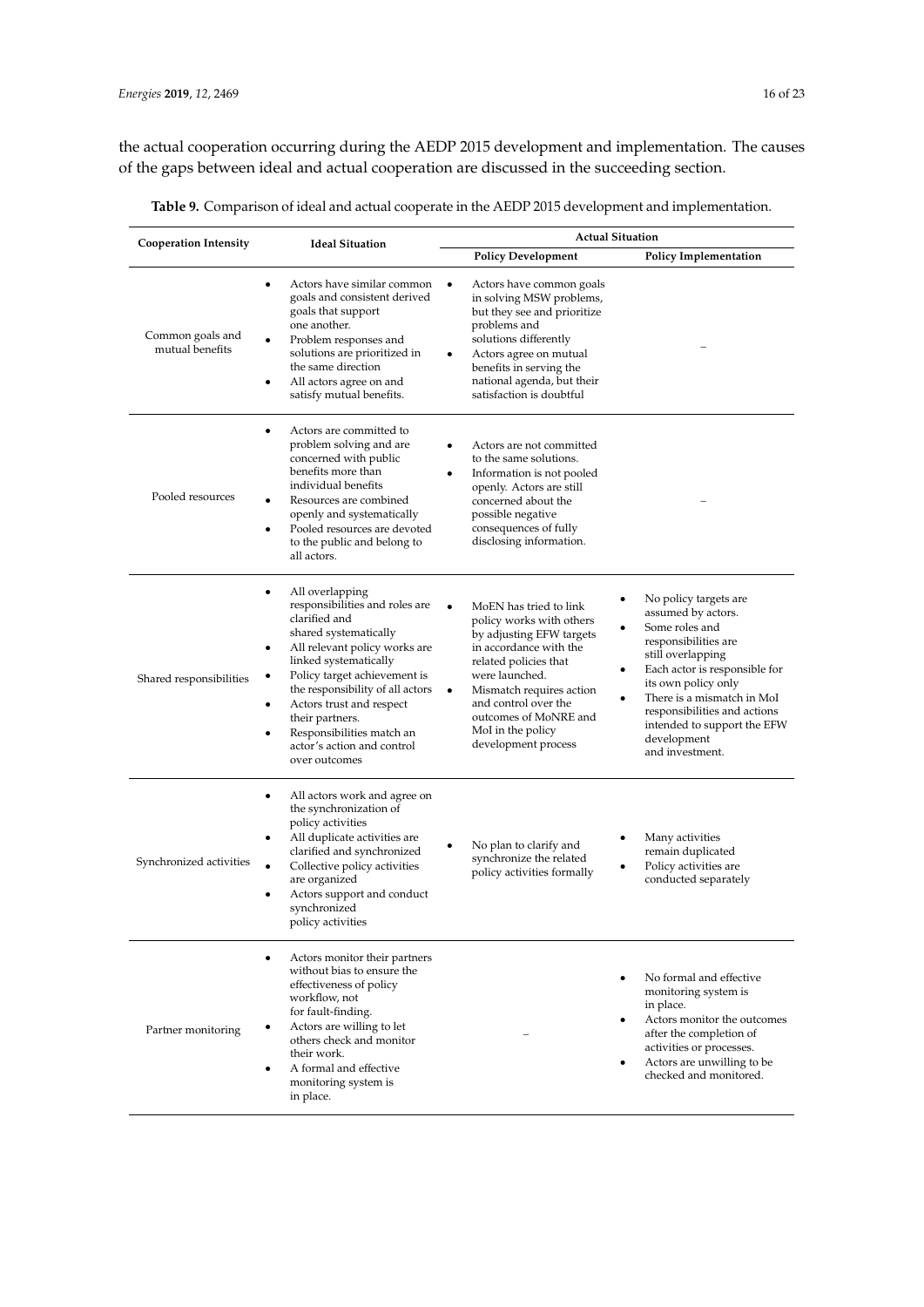#### <span id="page-16-0"></span>**5. Discussion**

In different countries, policies visibly exert a significant influence on the development of renewable energy and investment in this resource; therefore, active involvement and effective cooperation among relevant actors are the major precondition for the transition to renewable energy utilization [\[4\]](#page-19-3). To this end, this study focused on the examination of cooperation among actors under a policy process as reflective of patterns of interaction that relate to the behaviors of actors and the consequences of such conduct on expected policy outcomes [\[20\]](#page-20-4). Park, Srivastava, and Gnyawali [\[34\]](#page-20-17) classified the different degrees to which actors cooperate with their partners given that the extent of collaboration can vary depending on partners and period of time [\[33\]](#page-20-16). This concept was adopted in the present study, this time to classify cooperation in the AEDP policy process, and the intensity of cooperation was defined as actor interactions that entail intensive contributions to policy works and outcomes. Correspondingly, five levels of cooperation intensity were conceptualized; collaboration through (1) the pursuit of common goals and mutual benefits, (2) the pooling of resources, (3) the sharing of responsibilities, (4) the synchronization of activities, and (5) the monitoring of partners. This cooperation hierarchy can be used as a guide in analyzing current and future (projected) cooperation and advancing enhanced collaboration.

We applied the proposed cooperation intensity levels to the case study (Table [9\)](#page-15-0) and found that the main gaps between ideal and actual interactions are (1) differences in perceptions of MSW problems and the prioritization of the solutions put forward by individual actors; (2) the actors' commitment to the different solutions; (3) inconsistency among responsibilities, actions, and control over the outcomes of the actors; (4) the failure of the actors to clarify and synchronize related and duplicate policy activities; and (5) the unwillingness of the actors to undergo checking and monitoring.

This study likewise identified and scrutinized the variables that influence the gaps between ideal and actual cooperation in the case study. This objective was accomplished by probing into different cooperation intensity levels during the AEDP policy development and implementation on the basis of ideal action arena structures (Table [8\)](#page-13-0). The gap in cooperation intensity with respect to common goals and mutual benefits is caused by variances between ideal and actual actions. The actors do not clearly communicate individual views regarding MSW problems and solution directions. This deficient communication drives the actors to solve national MSW challenges in different ways, as reflected in the inconsistency of their derived goals. With regard to resource pooling, the actors also pursue divergent solutions, thereby affecting potential outcomes and causing difficulties in combining resources.

Before considering the variables that influence the gaps in the rest of the cooperation intensity levels, it should be noted that the actors do not have perfect information, which is the ideal variable in the action arena for shared responsibilities, synchronized activities, and partner monitoring. Information is a critical source of gaps because the actors are compelled to decide and act under inadequate information.

Gaps in shared responsibilities are caused by actions, potential outcomes, and control variables. In the case study, the actors do not implement effective actions in clarifying overlapped responsibilities and thus respond to varying policy targets. This affects the balance of control given that the MoEN is the sole agent responsible for the achievement of AEDP 2015 targets, whereas the MoI is the policy operator who oversees the selection of MSW treatment approaches. Additionally, activities are not synchronized because the actors neither plan for such integrating nor organize policy activities together. In the matter of partner monitoring, the Thai government experiences difficulty in accomplishing this aspect of cooperation given that action arena variables (i.e., actions, information, control, potential outcomes, and costs and benefits) have yet to be constructed. Currently, no effective monitoring system under Thai bureaucracy is in place, and the actors themselves are unwilling to undergo checking and monitoring because of the inflexibility, suspicion, and fault-finding to which actors resort when mistakes are made.

According to Smajgl, Leitch, and Lynam [\[75\]](#page-22-8), all action arenas are influenced by the rules-in-use. In the IAD framework, rules-in-use include both formal and informal rules that significantly impact an action arena [\[41\]](#page-21-0). This study investigated aggregation, information, and scope rules that chiefly affect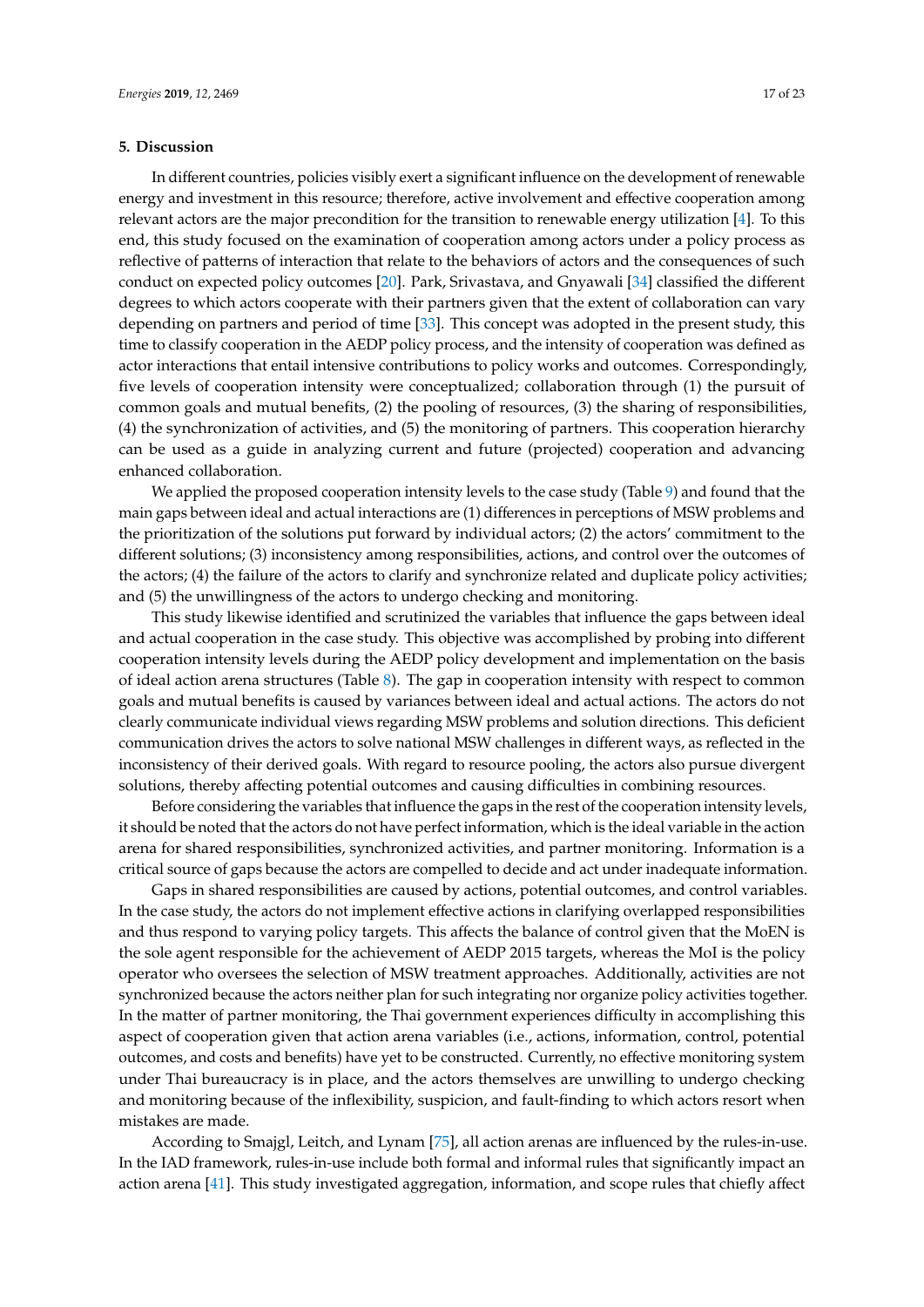the actors' decisions and consequent outcomes. The effects of these rules on action arena variables were used to explain the decisions, actions, and behaviors of the actors involved in the case study. Because all the actors are government organizations, formal rules are enacted as laws or regulations. Focus therefore, revolved around the informal rules that are molded by norms and behaviors [\[76\]](#page-22-9). Informal rules can be combined with formal ones, which can then restrict how actors interact and make decisions.

In consideration of different rules under the category of information rules, the one that most essentially affects the information variable in the action arena is the shame-prone culture that discourages the disclosure of sensitive information [\[63\]](#page-21-21). This rule prevents actors from acquiring perfect information, which is necessary for movement toward a higher cooperation intensity. Limited information affects actors' decisions seeing as they are forced to decide with inadequate knowledge as a basis. Elevation to more intense cooperation is likewise impeded by the control variable that is governed by the rule on avoiding decisions that can cause conflicts, tensions, and, particularly, increased workload among actors [\[61,](#page-21-19)[62\]](#page-21-20). This rule is categorized as of aggregate type, specifying how actors decide over choices. When actors' decision-making hinges on the desire to avoid conflicts, tensions, and increased workload, potential outcomes can be constrained. The potential outcome variable is controlled by scope rules. In the case study, the most important scope rule is path dependency. Given that the MoEN faces imperfect information and is constrained by the avoidance of conflicts, tensions, and increased workload for its partner, it is obligated to forecast potential outcomes on the basis of path dependency. Cooperation intensity in the case study is low; thus, predicting potential outcomes with past situations as basis is inevitable, although a higher cooperation intensity in the future might be deterred.

As patterns of cooperation are influenced by an action arena and variables in the action arena are influenced by rules-in-use, theoretically, changing the latter should result in a more appropriate internal action arena structure, which should improve the patterns of that underlie cooperation among Thai government organizations. For example, when actors make decisions, they should concern themselves with elevating the quality of national social welfare rather than devoting resources to circumventing conflicts, tensions, or increased employee workload. This does not mean, however, that actors should be aggressive and inflexible; rather, they should decide sincerely and reasonably for the benefit of the country. Moreover, adherence to the shame-prone culture should stop because it is a tremendous obstacle not only to advancement to more intense cooperation but also to the development of an entire policy process.

Notwithstanding the potential advantage of altering rules-in-use, especially informal ones, such strategy is not easy and takes time. In practice, adjusting some variables in an action arena can be more easily and more rapidly achieved. Actors evaluate situations differently, and they work under diverse conditions; an essential requirement, then, is to fine-tune understanding among actors. Consistent with this requirement, this research recommends obligating all actors to thoroughly communicate with their partners at every cooperation intensity as good understanding among actors, especially with regards to individual needs and limitations, is crucial to collaboration and improvements to cooperation intensity in the future. Because Thai government organizations evaluated their performance twice a year, the satisfaction of their partners with communication should be used as a performance criterion. As van Karnenbeek and Janssen-Jansen [\[76\]](#page-22-9) explained, informal rules are "the rules that are shaped by norms and behavior". Therefore, when actors communicate intensively, they gradually become accustomed to this behavior, which slowly becomes the norm for them. Consequently, intensive communication during collaboration in a policy process can serve as the rules that drives the actions of government organizations in the future.

As Chenboonthai and Watanabe [\[64\]](#page-21-22) examined government organizations as actors in an action arena and explained that because actors value their own policy capacities (i.e., the conditions conducive to policy development and implementation) and those of others differently, they face difficulties in cooperating during policy works. In the present research, the effects of the internal structure of an action situation in an action arena on patterns of cooperation were investigated, along with the effects of the rules-in-use on the variables of the action situation. Ineffective cooperation is influenced not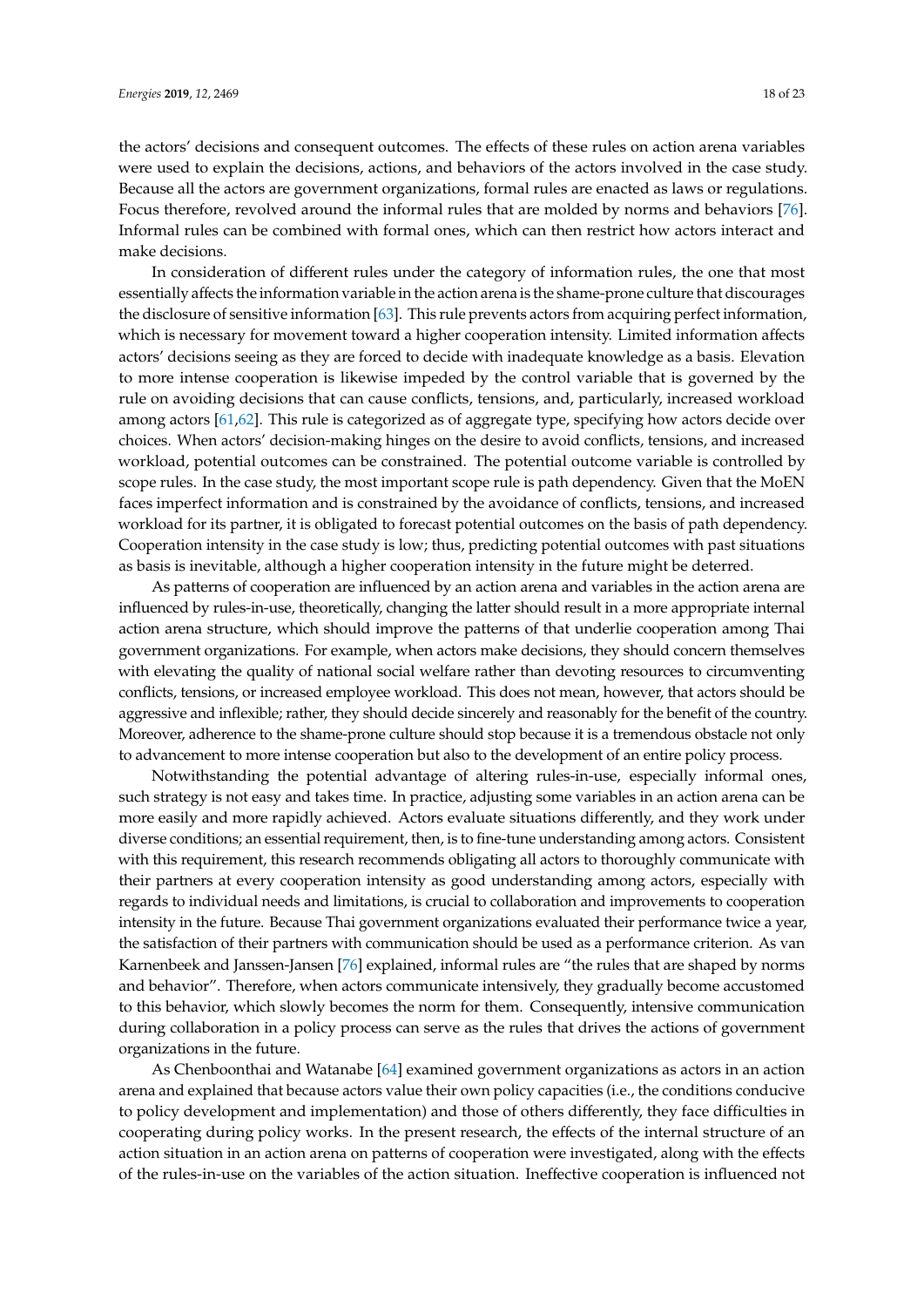only by the different valuations of actor's policy capacities, but also by inappropriate internal action arena structures, which might be controlled by rules-in-use. As a result, understanding the policy capacities of actors is potentially insufficient to advance effective cooperation, but it remains necessary to understand rules-in-use and the action situations that constrain actors.

## <span id="page-18-0"></span>**6. Conclusions**

Remedying ineffective cooperation among Thai government organizations is critical for effective policy development and implementation, but studies on cooperation under policy processes are limited. To fill this void, the current research expanded our grasp of Thai policy processes by casting light on cooperation from an institutional perspective; this orientation was adopted given that institutions affect the decisions made by actors—an influence that, in turn, impacts policy outcomes [\[13\]](#page-19-12). The IAD framework was selected as the tool for carrying out the case study on collaboration among the MoEN, MoNRE, and MoI, which are involved in EFW target development and implementation under AEDP 2015. To add value to the research, we adopted the concept of cooperation intensity, which pertains to actors' interactions that involve vigorous contribution to policy work and policy outcomes. We then categorized such intensity into five levels, which are reflected in collaboration through (1) the pursuit of common goals and mutual benefits, (2) the pooling of resources, (3) the sharing of responsibilities, (4) the synchronization of activities, and (5) the monitoring of partners. This cooperation hierarchy can be used as a guide in the analysis of current and future (projected) cooperative initiatives and the advancement of enhanced collaboration.

With the five levels of cooperation intensity as a basis, we found that the causes of ineffective cooperation are differences in perceptions of MSW problems and the prioritization of solutions put forward by the individual actors; the actors' commitment to different solutions; the inconsistency among responsibilities, actions, and control over the outcomes of the actors; the failure of the actors to clarify and synchronize related and duplicate policy activities; and the unwillingness of the actors to undergo checking and monitoring. These causes, as determined from the IAD framework, stemmed from the effects of rules-in-use—especially informal information, aggregation, and scope rules—on the actors' behaviors and decisions. Changing rules is not an easy task, and altering actors' behaviors instantly is difficult to accomplish. To improve cooperation, we recommend obligating all actors to thoroughly communicate with their partners at every cooperation intensity level as good understanding among actors, particularly with regard to individual needs and limitations, is crucial to collaboration and improvements to cooperation intensity in the future. Because Thai government organizations evaluate their performance twice a year, the satisfaction of their partners with communication should be used as a performance criterion.

Similar to other studies, the present study is encumbered with certain limitations. First, our findings were obtained from an ex-post analysis characterized by a limited number of variables and constraints. Second, the proposed classification of cooperation intensity is a simplified one, when in reality, cooperation does not occur as systematically and as linearly as described in this research. The establishment of cooperation can proceed backward, in a combined fashion, or be disregarded altogether. It is hoped, however, that the lessons learned from the case study and the recommendations will benefit future research on policy development and implementation, especially in service of the next revision of AEDP 2015.

For further research, scholars can look into the effects of institutions that govern other patterns of interaction that affect effective policy development and implementation by actors. These patterns include negotiation, communication, and ignorance. Researchers can also investigate the evaluative criteria used in assessing the connections between cooperative behaviors and their outcomes.

**Author Contributions:** Conceptualization, H.C. and T.W.; data collection and interview, H.C.; data and result analysis, H.C. and T.W.; supervision, T.W.; writing—original draft, H.C.; writing—review and editing, H.C. and T.W.

**Funding:** This research received no external funding.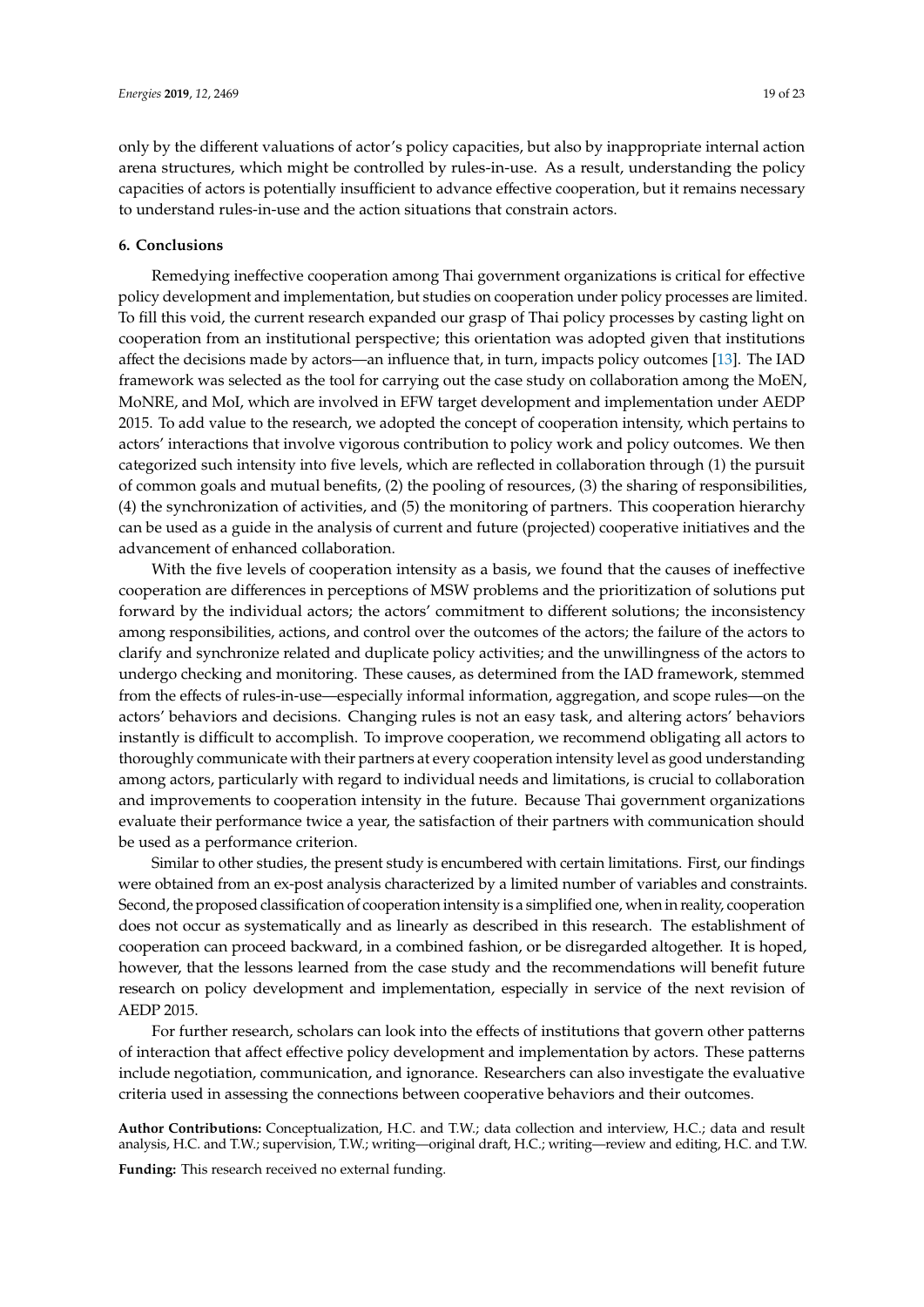**Acknowledgments:** The authors would like to thank the interviewees for their valuable information and generous cooperation.

**Conflicts of Interest:** The authors declare no conflict of interest.

## **Acronyms**

| <b>AEDP</b>        | Alternative Energy Development Plan           |
|--------------------|-----------------------------------------------|
| <b>EFW</b>         | Energy from waste                             |
| <b>EIA</b>         | <b>Environment Impact Assessment</b>          |
| FiTs               | Feed-in-Tariffs                               |
| GHG                | Green House Gas                               |
| <b>KTOE</b>        | Kilo Tons of Oil Equivalent                   |
| <b>IAD</b>         | <b>Institutional Analysis and Development</b> |
| <b>LCOE</b>        | Leverized Cost of Energy                      |
| MoEN               | Ministry of Energy                            |
| <b>MoNRE</b>       | Ministry of Natural Resources and Environment |
| MoI                | Ministry of Interior                          |
| <b>MSW</b>         | Municipal Solid Waste                         |
| tCO <sub>2eq</sub> | Ton of $CO2$ equivalent                       |
| <b>WMS</b>         | Waste Management System                       |
|                    |                                               |

# **References**

- <span id="page-19-0"></span>1. Pandey, B.K.; Vyas, S.; Pandey, M.; Gaur, A. Municipal solid waste to energy conversion methodology as physical, thermal, and biological methods. *Curr. Sci. Perspect.* **2016**, *2*, 39–44.
- <span id="page-19-1"></span>2. ONEP Statistics of Thai Imported and Exported Energy. 2016. Available online: http://[www.onep.go.th](http://www.onep.go.th/env_data/2016/01_17/)/env\_ data/2016/[01\\_17](http://www.onep.go.th/env_data/2016/01_17/)/ (accessed on 20 May 2019).
- <span id="page-19-2"></span>3. Santhoshkumar, A.; Kumar, R.M.D.; Babu, D.; Thangarasu, V.; Anand, R. Effective utilization of high-grade energy through thermochemical conversion of different wastes. In *Pollutants from Energy Sources*; Springer: Singapore, Singapore, 2019; pp. 189–251.
- <span id="page-19-3"></span>4. Mega, V.P. The paths to decarbonisation through cities and seas. In *Eco-Responsible Cities and the Global Ocean*; Springer International Publishing: Cham, Switzerland, 2019; pp. 121–166. ISBN 978-3-31-993680-2.
- <span id="page-19-4"></span>5. Sher, F.; Pans, M.A.; Sun, C.; Snape, C.; Liu, H. Oxy-fuel combustion study of biomass fuels in a 20 kWth fluidized bed combustor. *Fuel* **2018**, *215*, 778–786. [\[CrossRef\]](http://dx.doi.org/10.1016/j.fuel.2017.11.039)
- <span id="page-19-6"></span>6. Sher, F.; Pans, M.A.; Afilaka, D.T.; Sun, C.; Liu, H. Experimental investigation of woody and non-woody biomass combustion in a bubbling fluidised bed combustor focusing on gaseous emissions and temperature profiles. *Energy* **2017**, *141*, 2069–2080. [\[CrossRef\]](http://dx.doi.org/10.1016/j.energy.2017.11.118)
- <span id="page-19-5"></span>7. Zhang, Y.; Fang, Y.; Jin, B.; Zhang, Y.; Zhou, C.; Sher, F. Effect of Slot Wall Jet on Combustion Process in a 660 MW Opposed Wall Fired Pulverized Coal Boiler. *Int. J. Chem. React. Eng.* **2019**, *17*, 1–13. [\[CrossRef\]](http://dx.doi.org/10.1515/ijcre-2018-0110)
- <span id="page-19-7"></span>8. Department of Alternative Energy Development and Efficiency (DEDE). *Alternative Energy Development Plan: AEDP 2015*; Department of Alternative Energy: Bangkok, Thailand, 2015.
- <span id="page-19-8"></span>9. Efficiency, D. Potential Capacity of EFW by Region. Available online: http://[webkc.dede.go.th](http://webkc.dede.go.th/testmax/node/2215)/testmax/node/ [2215](http://webkc.dede.go.th/testmax/node/2215) (accessed on 2 April 2019).
- <span id="page-19-9"></span>10. Jutidamrongphan, W. Sustainable waste management and waste to energy recovery in Thailand. In *Advances in Biofuels and Bioenergy*; InTech: Rijeka, Croatia, 2018.
- <span id="page-19-10"></span>11. Department of Alternative Energy Development and Efficiency (DEDE). *Action Plan for AEDP 2015*; Department of Alternative Energ: Bangkok, Thailand, 2015.
- <span id="page-19-11"></span>12. Ministry of Energy. *Alternative Energy Development Plan (AEDP)*; Ministry of Energy: Bangkok, Thailand, 2008.
- <span id="page-19-12"></span>13. Polski, M.M.; Ostrom, E. *An Institutional Framework for Policy Analysis and Design*; Indiana University Press: Bloomington, Indiana, 1999.
- <span id="page-19-13"></span>14. Edwards, G.C., III. *Implementing Public Policy*; Congressional Quaterly Press: Washington, DC, USA, 1980.
- <span id="page-19-14"></span>15. Ariti, A.T.; van Vliet, J.; Verburg, P.H. The role of institutional actors and their interactions in the land use policy making process in Ethiopia. *J. Environ. Manag.* **2019**, *237*, 235–246. [\[CrossRef\]](http://dx.doi.org/10.1016/j.jenvman.2019.02.059) [\[PubMed\]](http://www.ncbi.nlm.nih.gov/pubmed/30798042)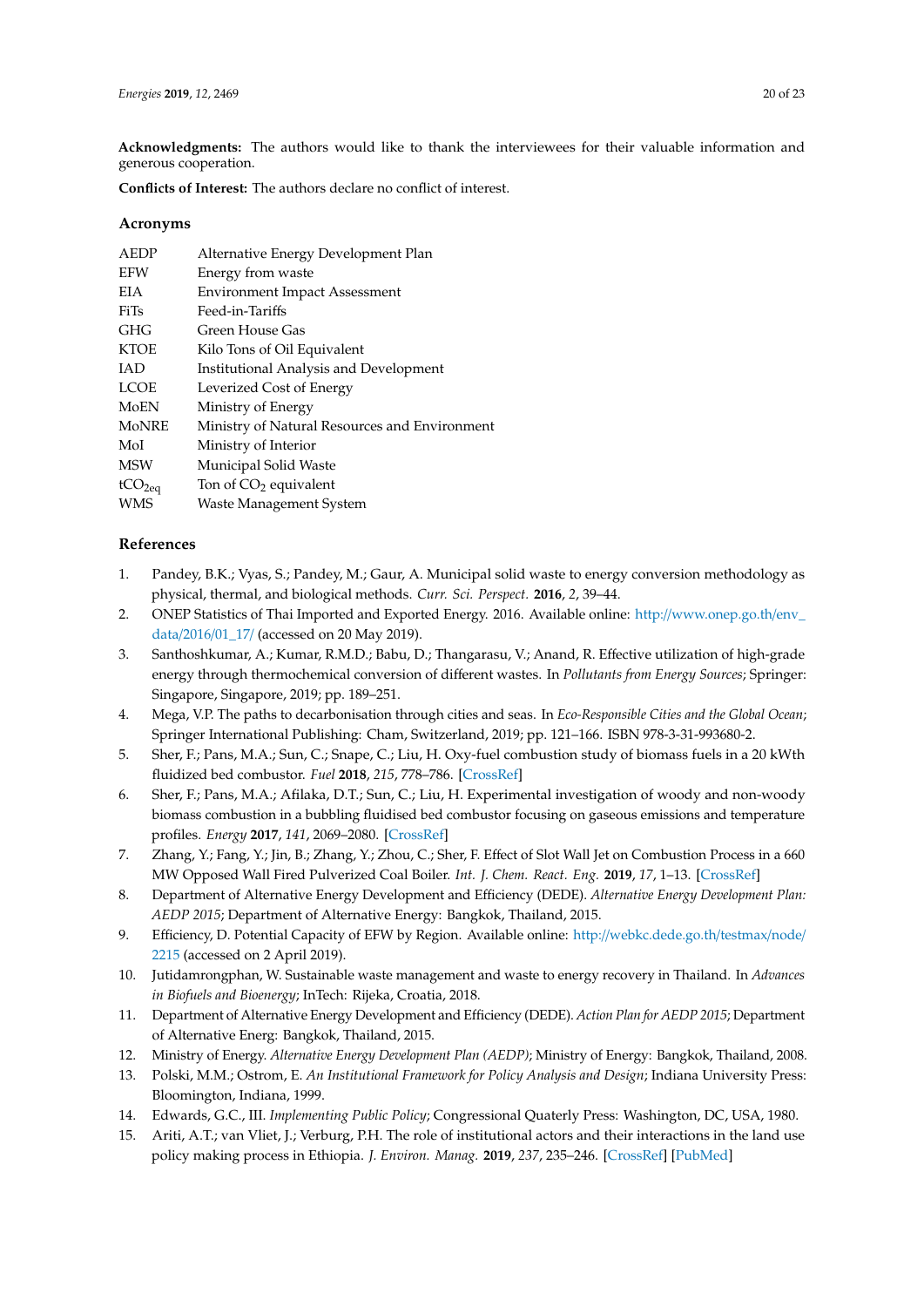- <span id="page-20-0"></span>16. Lin, H. Knowledge sharing and firm innovation capability: An empirical study. *Int. J. Manpow.* **2007**, *28*, 315–332. [\[CrossRef\]](http://dx.doi.org/10.1108/01437720710755272)
- <span id="page-20-1"></span>17. Ferretti, V.; Pluchinotta, I.; Tsoukiàs, A. Studying the generation of alternatives in public policy making processes. *Eur. J. Oper. Res.* **2019**, *273*, 353–363. [\[CrossRef\]](http://dx.doi.org/10.1016/j.ejor.2018.07.054)
- <span id="page-20-2"></span>18. Marra, A.; Mazzocchitti, M.; Sarra, A. Knowledge sharing and scientific cooperation in the design of research-based policies: The case of the circular economy. *J. Clean. Prod.* **2018**, *194*, 800–812. [\[CrossRef\]](http://dx.doi.org/10.1016/j.jclepro.2018.05.164)
- <span id="page-20-3"></span>19. Wäsche, H. Interorganizational cooperation in sport tourism: A social network analysis. *Sport Manag. Rev.* **2015**, *18*, 542–554. [\[CrossRef\]](http://dx.doi.org/10.1016/j.smr.2015.01.003)
- <span id="page-20-4"></span>20. Marwell, G.; Schmitt, D.R. Introduction: The study of cooperation. In *Cooperation: An Experimental Analysis*; Marwell, G., Schmitt, D.R., Eds.; Academic Press, Inc.: New York, NY, USA, 1975; pp. 1–17. ISBN 0-12-476350-2.
- <span id="page-20-5"></span>21. Kretschmer, T.; Vanneste, B.S. Collaboration in strategic alliances: Cooperation and coordination. In *Collaborative Strategy: Critical issues for Alliances and Networks*; Mesquita, L.F., Ragozzino, R., Reuer, J.J., Eds.; Edward Elgar Publishing Limited: Cheltenham, UK, 2017; pp. 53–62. ISBN 978-1-78347-958-0.
- <span id="page-20-6"></span>22. Pechlaner, H.; Volgger, M. How to promote cooperation in the hospitality industry. *Int. J. Contemp. Hosp. Manag.* **2012**, *24*, 925–945. [\[CrossRef\]](http://dx.doi.org/10.1108/09596111211247245)
- <span id="page-20-7"></span>23. Czernek-Marszałek, K. Cooperation evaluation with the use of network analysis. *Ann. Tour. Res.* **2018**, *72*, 126–139. [\[CrossRef\]](http://dx.doi.org/10.1016/j.annals.2018.07.005)
- <span id="page-20-8"></span>24. Denise, L. Collaboration Vs C-Three (Cooperation, Coordination, and Communication). Available online: https://[www.sccharterschools.org](https://www.sccharterschools.org/assets/documents/collaborationvsthe3cs.pdf)/assets/documents/collaborationvsthe3cs.pdf (accessed on 3 Feburary 2019).
- <span id="page-20-9"></span>25. Borgatti, S.P.; Mehra, A.; Brass, D.J.; Labianca, G. Network Analysis in the Social Sciences. *Science* **2009**, *323*, 829–895. [\[CrossRef\]](http://dx.doi.org/10.1126/science.1165821) [\[PubMed\]](http://www.ncbi.nlm.nih.gov/pubmed/19213908)
- <span id="page-20-10"></span>26. Milner, H. International theories of cooperation among nations: Strengths and weaknesses. *World Political* **1992**, *44*, 466–496. [\[CrossRef\]](http://dx.doi.org/10.2307/2010546)
- <span id="page-20-11"></span>27. Das, T.K.; Teng, B. The dynamics of alliance conditions in the alliance development process. *J. Manag. Stud.* **2002**, *39*, 725–746. [\[CrossRef\]](http://dx.doi.org/10.1111/1467-6486.00006)
- 28. Poppo, L.; Zenger, T. Do formal contracts and relational governance function as substitutes or complements? *Strateg. Manag. J.* **2002**, *23*, 707–725. [\[CrossRef\]](http://dx.doi.org/10.1002/smj.249)
- <span id="page-20-12"></span>29. Luo, Y. An integrated anti-opportunism system in international exchange. *J. Int. Bus. Stud.* **2007**, *38*, 855–877. [\[CrossRef\]](http://dx.doi.org/10.1057/palgrave.jibs.8400300)
- <span id="page-20-13"></span>30. Arslan, B.; Ariño, A. The process of cooperation in strategic alliances. In *Collaborative Strategy: Critical Issues for Alliances and Networks*; Mesquita, L., Ragozzino, R., Reuer, J., Eds.; Edward Elgar Publishing Limited: Cheltenham, UK, 2017; pp. 134–143. ISBN 978-1-78347-958-0.
- <span id="page-20-14"></span>31. Di Porto, E.; Parenti, A.; Paty, S.; Abidi, Z. Local government cooperation at work: A control function approach. *J. Econ. Geogr.* **2016**, *17*, 435–467. [\[CrossRef\]](http://dx.doi.org/10.1093/jeg/lbw008)
- <span id="page-20-15"></span>32. Williamson, O.E. Markets and hierarchies. In *Strategy: Critical Perspectives on Business and Management*; Faulkner, D., Ed.; Routledge: London, UK, 1975.
- <span id="page-20-16"></span>33. Weber, B.; Heidenreich, S. When and with whom to cooperate? Investigating effects of cooperation stage and type on innovation capabilities and success. *Long Range Plan.* **2018**, *51*, 334–350. [\[CrossRef\]](http://dx.doi.org/10.1016/j.lrp.2017.07.003)
- <span id="page-20-17"></span>34. Park, B.J.R.; Srivastava, M.K.; Gnyawali, D.R. Walking the tight rope of coopetition: Impact of competition and cooperation intensities and balance on firm innovation performance. *Ind. Mark. Manag.* **2014**, *43*, 210–221. [\[CrossRef\]](http://dx.doi.org/10.1016/j.indmarman.2013.11.003)
- <span id="page-20-18"></span>35. Alimov, R. The Shanghai Cooperation Organisation: Its role and place in the development of Eurasia. *J. Eurasian Stud.* **2018**, *9*, 114–124. [\[CrossRef\]](http://dx.doi.org/10.1016/j.euras.2018.08.001)
- <span id="page-20-19"></span>36. Nurdin, N.; Stockdale, R.; Scheepers, H. Coordination and cooperation in e-government: An Indonesian local e-government case. *Electron. J. Inf. Syst. Dev. Ctries.* **2014**, *61*, 1–21. [\[CrossRef\]](http://dx.doi.org/10.1002/j.1681-4835.2014.tb00432.x)
- <span id="page-20-20"></span>37. White, W.; Lunnan, A.; Nybakk, E.; Kulisic, B. The role of governments in renewable energy: The importance of policy consistency. *Biomass Bioenergy* **2013**, *57*, 97–105. [\[CrossRef\]](http://dx.doi.org/10.1016/j.biombioe.2012.12.035)
- <span id="page-20-21"></span>38. Rudd, M.A. An institutional framework for designing and monitoring ecosystem-based fisheries management policy experiments. *Ecol. Econ.* **2004**, *48*, 109–124. [\[CrossRef\]](http://dx.doi.org/10.1016/j.ecolecon.2003.10.002)
- <span id="page-20-22"></span>39. Li, R.; van den Brink, M.; Woltjer, J. Rules for the governance of coastal and marine ecosystem services: An evaluative framework based on the IAD framework. *Land Use Policy* **2016**, *59*, 298–309. [\[CrossRef\]](http://dx.doi.org/10.1016/j.landusepol.2016.09.008)
- <span id="page-20-23"></span>40. Ostrom, E. Institutional Analysis and Development: Elements of the framework in historical perspective. *Hist. Dev. Theor. Approaches Sociol.* **2010**, *II*, 401.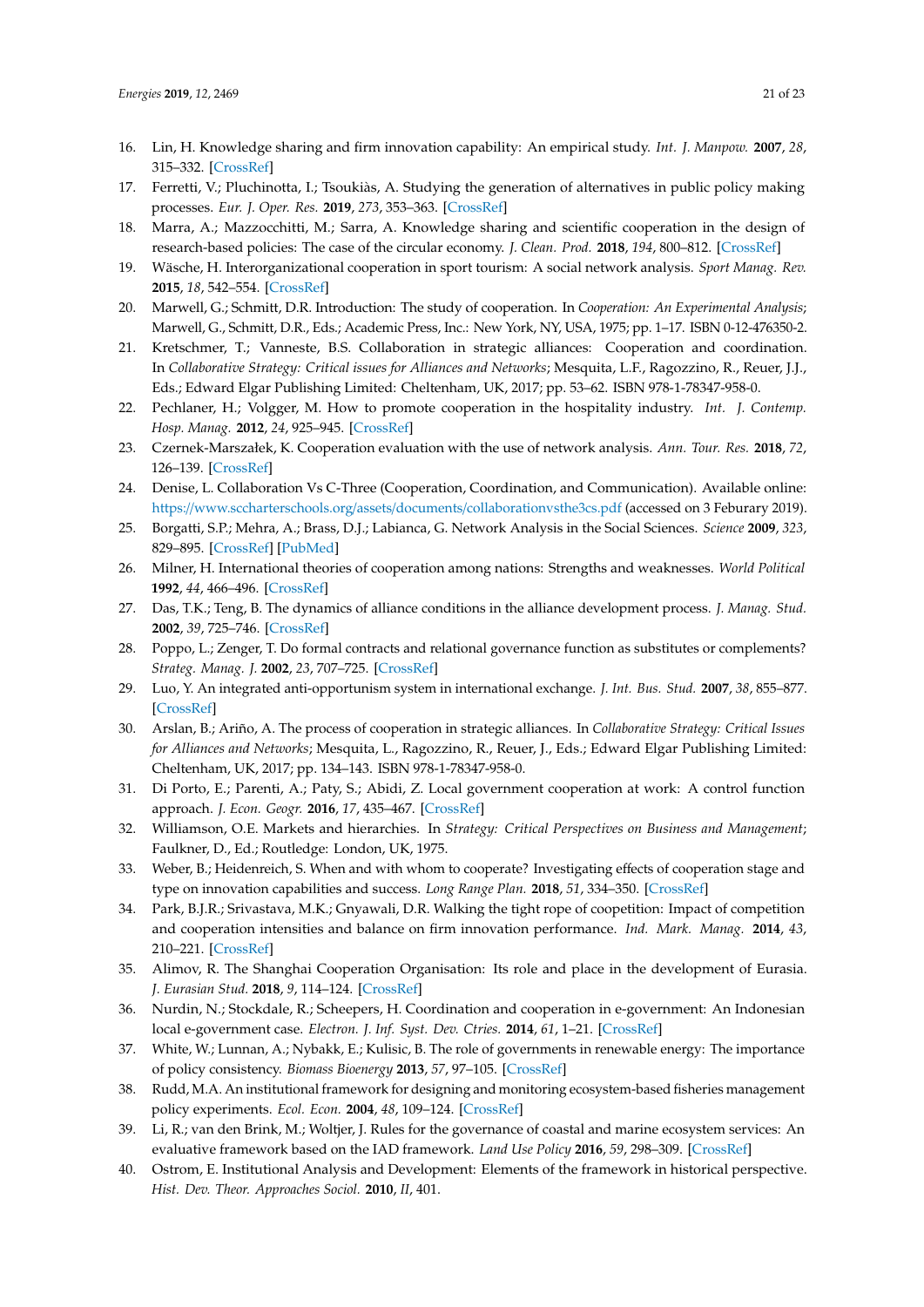- <span id="page-21-0"></span>41. Ostrom, E. *Understanding Institutional Diversity*; Ostrom, E., Ed.; Palgrave Macmillan UK: Princeton, NJ, USA, 2005; ISBN 9780691122076.
- <span id="page-21-1"></span>42. Imperial, M.T. Institutional Analysis and Ecosystem-Based Management: The Institutional Analysis and Development Framework. *Environ. Manag.* **1999**, *24*, 449–465. [\[CrossRef\]](http://dx.doi.org/10.1007/s002679900246)
- <span id="page-21-2"></span>43. Ostrom, E.; Gardner, R.; Walker, J. Rules, games, and common-pool resources. In *Rules, Games, and Common-Pool Resources*; The University of Michigan Press: Ann Arbor, MI, USA, 1994.
- <span id="page-21-3"></span>44. Ostrom, E. Background on the Institutional Analysis and Development Framework. *Policy Stud. J.* **2011**, *39*, 7–27. [\[CrossRef\]](http://dx.doi.org/10.1111/j.1541-0072.2010.00394.x)
- <span id="page-21-4"></span>45. Neergaard, M.A.; Olesen, F.; Andersen, R.S.; Sondergaard, J. Qualitative description—The poor cousin of health research? *BMC Med. Res. Methodol.* **2009**, *9*, 52. [\[CrossRef\]](http://dx.doi.org/10.1186/1471-2288-9-52)
- <span id="page-21-5"></span>46. Loeb, S.; Dynarski, S.; Mcfarland, D.; Morris, P.; Reardon, S.; Reber, S. *Descriptive Analysis in Education: A Guide for Researchers*; National Center for Education Evaluation and Regional Assistance: Washinton, DC, USA, 2017.
- <span id="page-21-6"></span>47. Kim, H.; Sefcik, J.S.; Bradway, C. Characteristics of Qualitative Descriptive Studies: A Systematic Review. *Res. Nurs. Health* **2017**, *40*, 23–42. [\[CrossRef\]](http://dx.doi.org/10.1002/nur.21768)
- <span id="page-21-7"></span>48. Sandelowski, M. *Focus on Research Methods Whatever Happened to Qualitative Description?* John Wiley & Sons: New York, NY, USA, 2000; Volume 23.
- <span id="page-21-8"></span>49. Sandelowski, M. What's in a name? Qualitative description revisited. *Res. Nurs. Health* **2009**, *33*, 77–84. [\[CrossRef\]](http://dx.doi.org/10.1002/nur.20362)
- <span id="page-21-9"></span>50. Pollution Control Department (PCD). *National Solid Waste Management Master Plan (2016–2021)*; Pollution Control Department: Bangkok, Thailand, 2016.
- <span id="page-21-10"></span>51. Department of Local Administration (DLA); Pollution Control Department (PCD). *Action Plan "Thailand Zero Waste" (2016–2017)*; Pollution Control Department: Bangkok, Thailand, 2016.
- <span id="page-21-11"></span>52. *Department of Local Administration (DLA) Action Plan "Clean Province"*; Department of Local Administration: Bangkok, Thailand, 2018.
- <span id="page-21-12"></span>53. Department of Alternative Energy Development and Efficiency (DEDE). *Annual Report 2015*; Department of Alternative Energy Development and Efficiency: Bangkok, Thailand, 2015.
- 54. Pollution Control Department (PCD). *Annual Report 2016*; Pollution Control Department: Bangkok, Thailand, 2016.
- <span id="page-21-13"></span>55. Waste and Hazardous Substances Management Bureau. *Annual Report 2017*; Waste and Hazardous Substances Management Bureau: Bangkok, Thailand, 2017.
- <span id="page-21-14"></span>56. Pollution Control Department (PCD). *Thai Pollution Annual Report 2017*; Pollution Control Department: Bangkok, Thailand, 2018.
- <span id="page-21-15"></span>57. Pollution Control Department (PCD). *Booklet on Thailand State of Pollution 2018*; Pollution Control Department: Bangkok, Thailand, 2019.
- <span id="page-21-16"></span>58. Schofield, N. Political economy of institutions and decisions. In *Architects of Political Change*; Cambridge University Press: Cambridge, UK, 1990; pp. 318–319. ISBN 978-0-52-183202-1.
- <span id="page-21-17"></span>59. Vassanadumrongdee, S.; Kittipongvises, S. Factors influencing source separation intention and willingness to pay for improving waste management in Bangkok, Thailand. *Sustain. Environ. Res.* **2018**, *28*, 90–99. [\[CrossRef\]](http://dx.doi.org/10.1016/j.serj.2017.11.003)
- <span id="page-21-18"></span>60. Bamroong, A. *Thailand's Development Strategies and Prospects for the Twenty-First Century*; Economic and Social Research Institution: Tokyo, Japan, 1997.
- <span id="page-21-19"></span>61. Lee, H. The Role of Public Administration and Bureaucracy in Thailand. *Int. Area Rev.* **1999**, *2*, 137–152. [\[CrossRef\]](http://dx.doi.org/10.1177/223386599900200208)
- <span id="page-21-20"></span>62. Pimpa, N. Amazing Thailand: Organizational Culture in the Thai Public Sector. *Int. Bus. Res.* **2012**, *5*, 35. [\[CrossRef\]](http://dx.doi.org/10.5539/ibr.v5n11p35)
- <span id="page-21-21"></span>63. Velayutham, S.; Perera, M.H.B. The influence of emotions and culture on accountability and governance. *Corp. Gov. Int. J. Bus. Soc.* **2004**, *4*, 52–64. [\[CrossRef\]](http://dx.doi.org/10.1108/14720700410521961)
- <span id="page-21-22"></span>64. Chenboonthai, H.; Watanabe, T. Organizational and Systemic Policy Capacity of Government Organizations Involved in Energy-From-Waste (EFW) Development in Thailand. *Energies* **2018**, *11*, 2501. [\[CrossRef\]](http://dx.doi.org/10.3390/en11102501)
- <span id="page-21-23"></span>65. Jacobsen, H.K.; Pade, L.L.; Schröder, S.T.; Kitzing, L. Cooperation mechanisms to achieve EU renewable targets. *Renew. Energy* **2014**, *63*, 345–352. [\[CrossRef\]](http://dx.doi.org/10.1016/j.renene.2013.09.035)
- <span id="page-21-24"></span>66. Pennings, J.M. Interdependence and Complementarity-The Case of a Brokerage Office. *Hum. Relat.* **1975**, *28*, 825–840. [\[CrossRef\]](http://dx.doi.org/10.1177/001872677502800904)